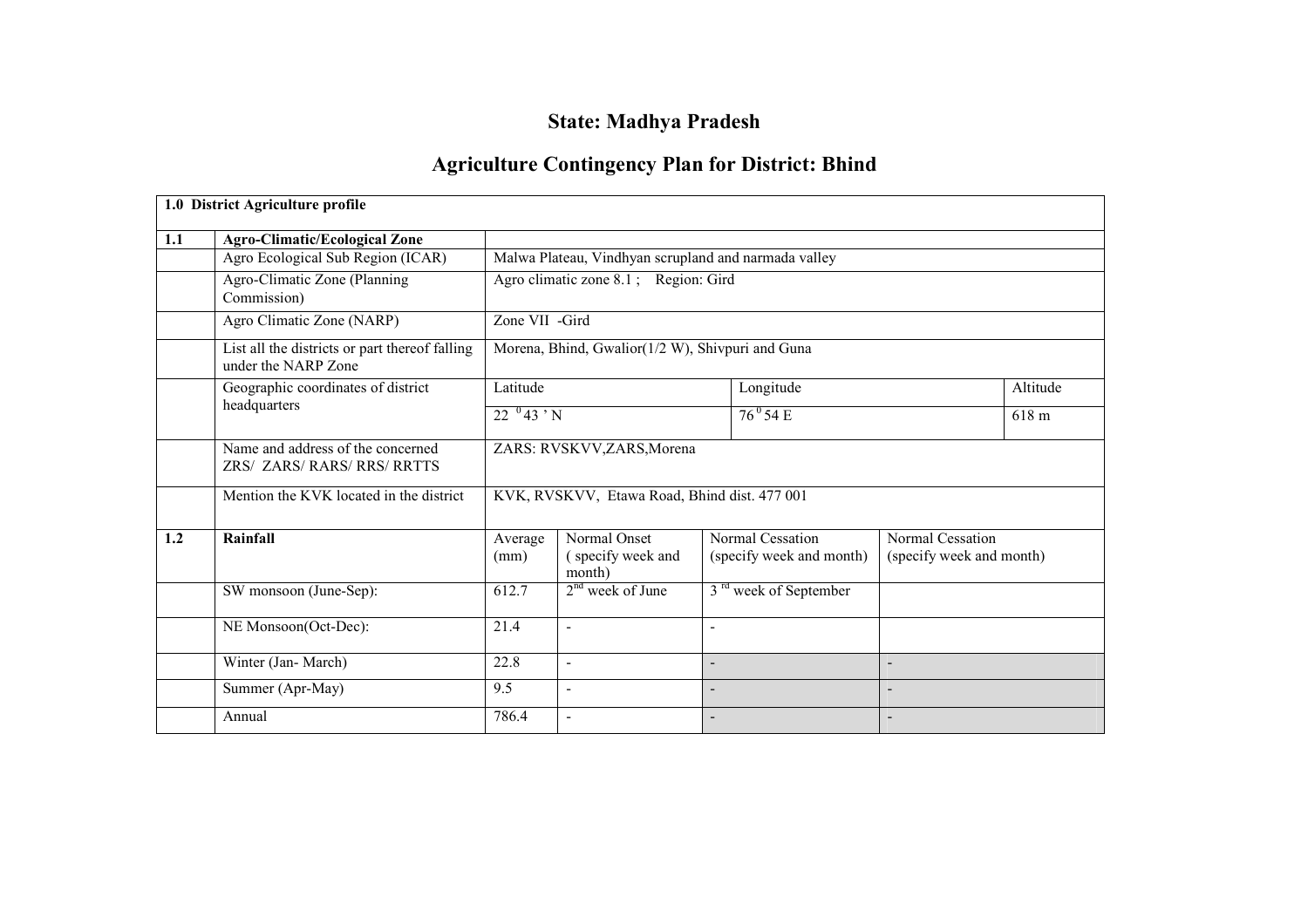| ⊥.⊾ | and use.              | Geographical | Cultivable | Forest | Land under   | Permanent | Cultivable | Land under | Barren and          | ∠urrent                                | Other   |
|-----|-----------------------|--------------|------------|--------|--------------|-----------|------------|------------|---------------------|----------------------------------------|---------|
|     | <b>pattern of the</b> | area         | area       | area   | non-         | pastures  | wasteland  | Misc. tree | uncultivable        | fallows                                | fallows |
|     | district (latest      |              |            |        | agricultural |           |            | crops and  | land                |                                        | (old    |
|     | statistics)           |              |            |        | use          |           |            | groves     |                     |                                        | fallow  |
|     | Area $(900)$ ha)      | 445.2        | 320.8      | 8.9    | 272<br>41.4  | 15 Q      | 11.8       | 0.6        | $^{\sim}$ 1<br>41.0 | $\mathbf{A}$ $\mathbf{A}$<br>$\sim$ 1. | 0.5     |

Source – Directorate of Farmers welfare and Agriculture, Development of Madhya Pradesh, Bhopal, Agriculture Statistics 2009.

| Major Soils (common names like red sandy   Area ('000 ha) |        | Percent $(\% )$ of total |  |  |
|-----------------------------------------------------------|--------|--------------------------|--|--|
| loam deep soils (etc.,) $*$                               |        |                          |  |  |
| 1. Deep soil                                              | 350.40 | 78.69                    |  |  |
| 2. Medium deep soils                                      | 77.00  | 17.34                    |  |  |
| 3. Shallow soils                                          | 17.20  | 397                      |  |  |

\* mention colour, depth and texture (heavy, light, sandy, loamy, clayey etc) and give vernacular name, if any, in brackets

| 1.5 | <b>Agricultural land use</b> | Area ('000 ha) | Cropping intensity $\%$ |
|-----|------------------------------|----------------|-------------------------|
|     | Net sown area                | 320.8          |                         |
|     | Area sown more than once     | 24.0           | 107                     |
|     | Gross cropped area           | 344.8          |                         |

| 1.6 | Irrigation                     | Area ('000 ha) |                          |                                    |
|-----|--------------------------------|----------------|--------------------------|------------------------------------|
|     | Net irrigated area             | 105.1          |                          |                                    |
|     | Gross irrigated area           | 105.5          |                          |                                    |
|     | Rainfed area                   | 215.7          |                          |                                    |
|     | <b>Sources of Irrigation</b>   | Number         | Area ('000 ha) Gross     | Percentage of total irrigated area |
|     | Canals                         |                | 18.2                     | 17.3                               |
|     | Tanks                          |                | 0.4                      | $\overline{\phantom{a}}$           |
|     | Open wells                     | 9967           | 66.9                     | 63.4                               |
|     | Bore wells                     | 781            | 18.1                     | 17.1                               |
|     | Lift irrigation schemes        |                | $\overline{\phantom{a}}$ |                                    |
|     | Micro-irrigation               |                |                          |                                    |
|     | Other sources (please specify) | 1.9            | 18.0                     | 17.0                               |
|     | Total Irrigated Area           |                | 105.5                    |                                    |
|     | Pump sets                      |                |                          |                                    |
|     | No. of Tractors                |                |                          |                                    |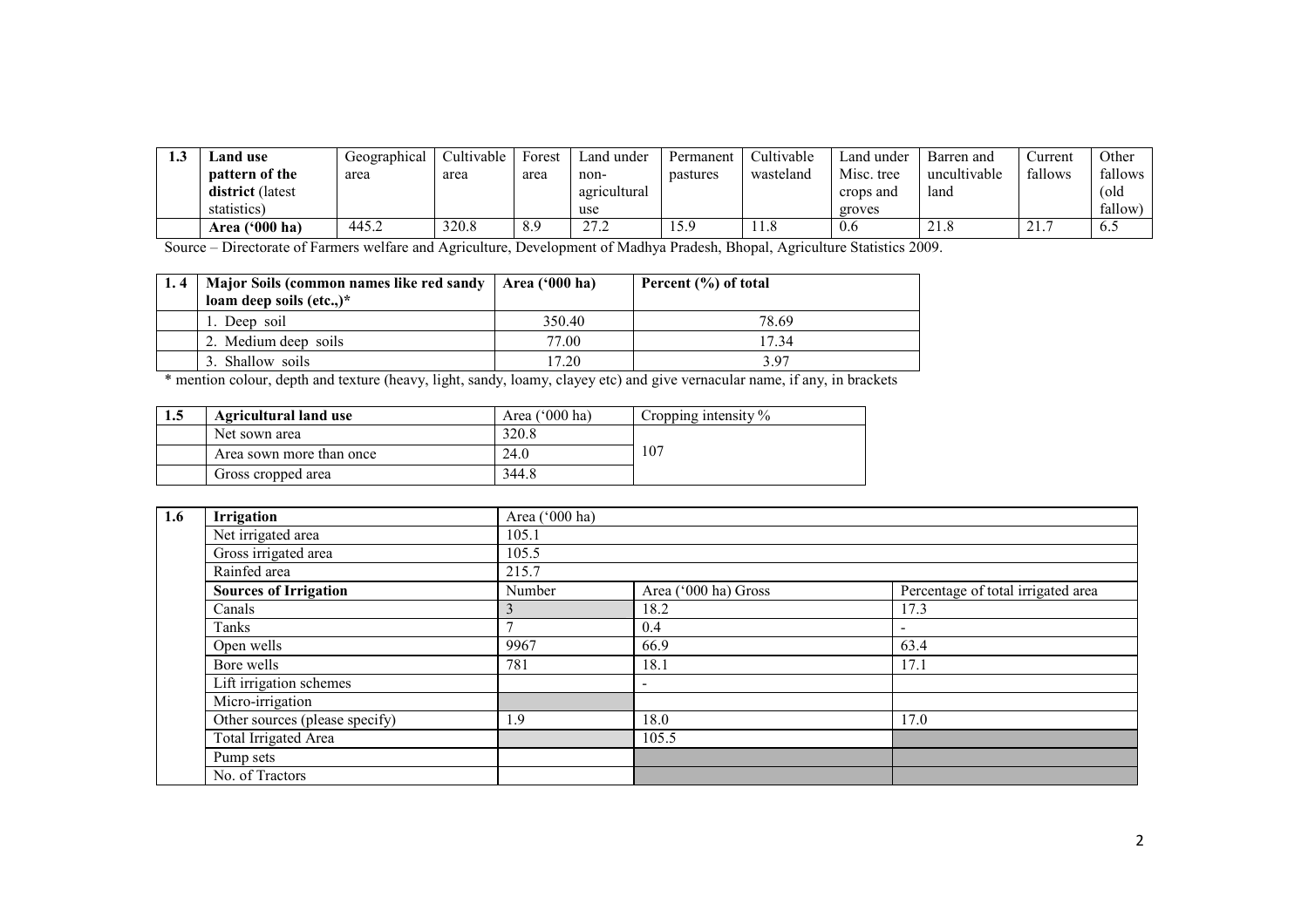| Groundwater availability and use* (Data                                                                      | No. of blocks/ | $(\%)$ area                      | Quality of water (specify the problem |
|--------------------------------------------------------------------------------------------------------------|----------------|----------------------------------|---------------------------------------|
| source: State/Central Ground water                                                                           | Tehsils        |                                  | such as high levels of arsenic,       |
| <b>Department</b> <i>(Board)</i>                                                                             |                |                                  | fluoride, saline etc)                 |
| Over exploited                                                                                               |                |                                  |                                       |
| Critical                                                                                                     |                |                                  |                                       |
| Semi-critical                                                                                                |                |                                  |                                       |
| Safe                                                                                                         |                | 25% of ground water is exploited |                                       |
| Wastewater availability and use                                                                              |                |                                  |                                       |
| Ground water quality                                                                                         |                |                                  |                                       |
| *over-exploited: groundwater utilization > 100%; critical: 90-100%; semi-critical: 70-90%; safe: $\leq 70\%$ |                |                                  |                                       |

#### 1.7 Area under major field crops & horticulture (as per latest figures)

| 1.7 | S. No.      | <b>Major field crops</b> |                              |                          |                          | Area ('000 ha)               |                              |                          |                          |        |
|-----|-------------|--------------------------|------------------------------|--------------------------|--------------------------|------------------------------|------------------------------|--------------------------|--------------------------|--------|
|     |             | cultivated               |                              | <b>Kharif</b>            |                          |                              | Rabi                         |                          |                          |        |
|     |             |                          | <b>Irrigated</b>             | Rainfed                  | <b>Total</b>             | <b>Irrigated</b>             | Rainfed                      | <b>Total</b>             | <b>Summer</b>            | Grand  |
|     |             |                          |                              |                          |                          |                              |                              |                          |                          | total  |
|     |             | Paddy                    | -                            | 10.27                    | 10.27                    | $\overline{\phantom{0}}$     | $\overline{\phantom{0}}$     | $\overline{\phantom{a}}$ | $\overline{\phantom{0}}$ | 10.27  |
|     | $\sim$      | Jowar                    | -                            | 7.06                     | 7.06                     | $\overline{\phantom{a}}$     | $\overline{\phantom{a}}$     | $\overline{\phantom{0}}$ | $\overline{\phantom{a}}$ | 7.06   |
|     | $\Delta$    | Bajra                    | $\qquad \qquad \blacksquare$ | 28.33                    | 28.33                    | $\qquad \qquad \blacksquare$ | $\overline{\phantom{0}}$     | $\overline{\phantom{a}}$ | $\overline{\phantom{a}}$ | 28.33  |
|     | 4           | Arhar                    | $\sim$                       | 3.55                     | 3.55                     | $\blacksquare$               | $\sim$                       | $\overline{\phantom{0}}$ | $\overline{\phantom{a}}$ | 3.55   |
|     |             | Til                      | $\overline{\phantom{a}}$     | 8.20                     | 8.20                     | $\overline{\phantom{0}}$     | $\overline{\phantom{a}}$     | $\overline{\phantom{a}}$ | $\overline{\phantom{a}}$ | 8.20   |
|     | 6           | Wheat                    | $\qquad \qquad \blacksquare$ | $\overline{\phantom{a}}$ | $\overline{\phantom{0}}$ | 84.12                        | $\overline{\phantom{a}}$     | 84.12                    | $\overline{\phantom{0}}$ | 84.12  |
|     |             | Oat                      | $\overline{\phantom{a}}$     | $\overline{\phantom{a}}$ | $\overline{\phantom{a}}$ | $\overline{\phantom{a}}$     | 5.31                         | 5.31                     | $\overline{\phantom{a}}$ | 5.31   |
|     | 8           | Gram                     | $\overline{\phantom{0}}$     | $\overline{\phantom{a}}$ | $\sim$                   | 19.90                        | $\qquad \qquad \blacksquare$ | 19.90                    | $\overline{\phantom{a}}$ | 19.90  |
|     | $\mathbf Q$ | Pea                      | $\overline{\phantom{a}}$     | $\overline{\phantom{a}}$ | $\overline{\phantom{a}}$ | 3.18                         | $\qquad \qquad$              | 3.18                     | $\overline{\phantom{a}}$ | 3.18   |
|     | 10          | Lentil                   | $\overline{\phantom{a}}$     | $\overline{\phantom{a}}$ | $\overline{\phantom{0}}$ | 3.97                         | -                            | 3.97                     | $\overline{\phantom{a}}$ | 3.97   |
|     | 11          | Mustard                  | $\overline{\phantom{a}}$     | $\overline{\phantom{a}}$ | $\overline{\phantom{a}}$ | $\overline{\phantom{0}}$     | 176.70                       | 176.70                   | $\overline{\phantom{a}}$ | 176.70 |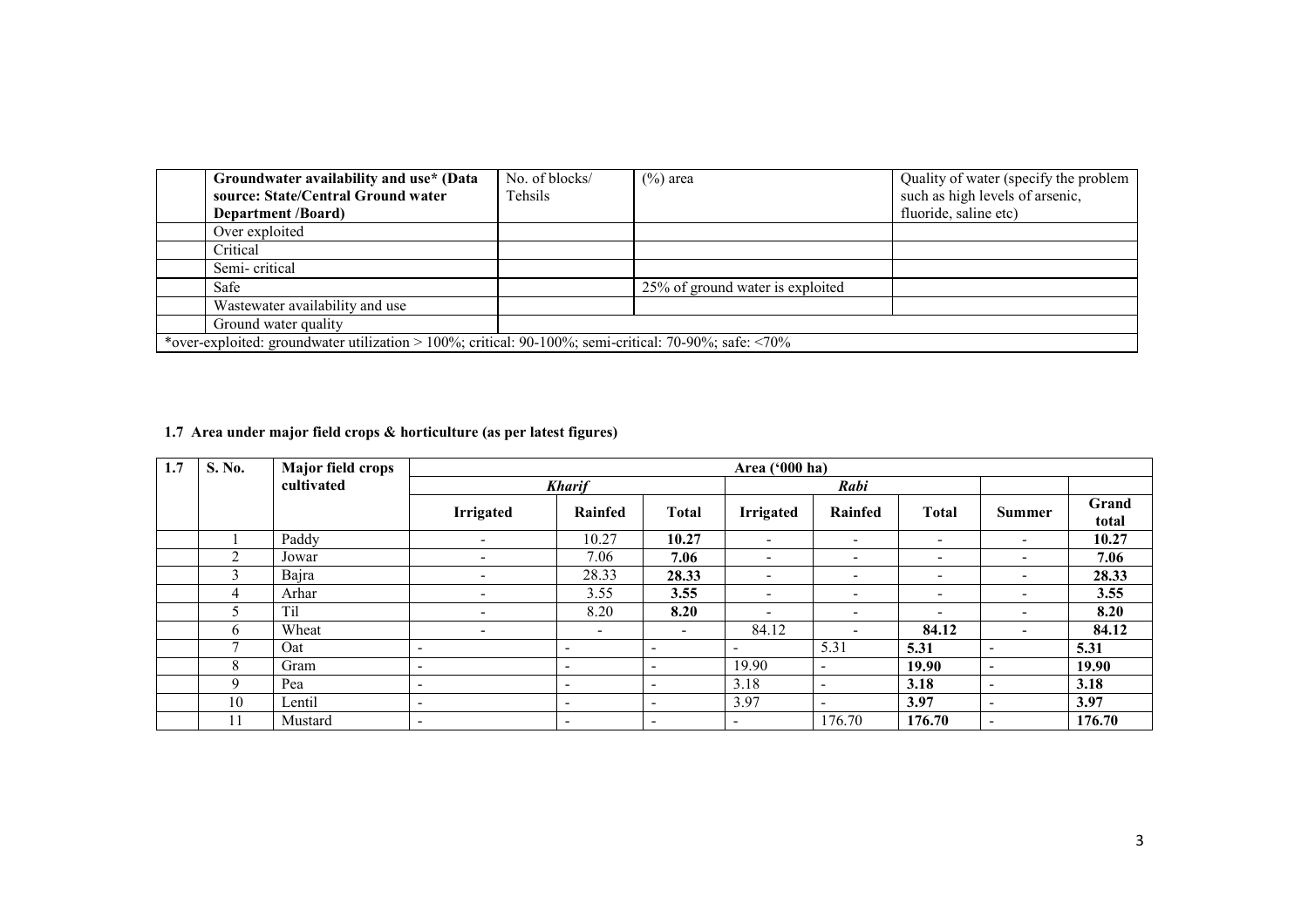| S. No.    | <b>Horticulture crops - Fruits</b>          |              | Area ('000 ha)   |                |
|-----------|---------------------------------------------|--------------|------------------|----------------|
|           |                                             | <b>Total</b> | <b>Irrigated</b> | Rainfed        |
|           | Different Fruits                            | 0.878        | 0.878            |                |
|           | eg. Aonla, Guava, Lime, Ber Jackfruits etc. |              |                  |                |
|           | <b>Horticulture crops - Vegetables</b>      | <b>Total</b> | <b>Irrigated</b> | <b>Rainfed</b> |
| 1         | Different Vegetables                        | 3.140        | 3.140            |                |
|           | eg. Brinjal, Tomato, Potato, Veg Pea etc    |              |                  |                |
| Others    | Different Spices                            | 0.850        | 0.850            |                |
| (specify) | eg. Chilli, Garlic, Coriander etc.          |              |                  |                |
|           | <b>Medicinal and Aromatic crops</b>         | <b>Total</b> | <b>Irrigated</b> | <b>Rainfed</b> |
|           | Different Medicinal and Aromatic plants     | 0.030        | 0.030            |                |
| Others    | Different Flowers                           | 0.055        | 0.055            |                |
| (specify) | e.g Marigold, Desi Rose                     |              |                  |                |
|           | <b>Plantation crops</b>                     | <b>Total</b> | <b>Irrigated</b> | Rainfed        |
|           | Different Plantation crops                  |              |                  |                |
|           | <b>Fodder crops</b>                         | <b>Total</b> | <b>Irrigated</b> | <b>Rainfed</b> |
|           | Different Fodder crops                      |              |                  |                |
|           | Total fodder crop area                      |              |                  |                |
|           | <b>Grazing land</b>                         | 16.245       |                  | 16.245         |
|           | Sericulture etc                             |              |                  |                |
|           | <b>Others</b> (specify)                     |              |                  |                |

| 1.8 | Livestock                                      | <b>Male</b> ('000) | Female ('000)             | Young | stock | Total $(900)$ |
|-----|------------------------------------------------|--------------------|---------------------------|-------|-------|---------------|
|     | Non descriptive Cattle (local low yielding)    | 46.5               | 58.5                      | 57.7  |       | 162.7         |
|     | Crossbred cattle                               |                    |                           |       |       |               |
|     | Non descriptive Buffaloes (local low yielding) | 4.2                | 129.9                     | 122.1 |       | 256.2         |
|     | <b>Graded Buffaloes</b>                        |                    |                           |       |       |               |
|     | Goat                                           |                    |                           |       |       | 156.3         |
|     | Sheep                                          |                    |                           |       |       | 27.8          |
|     | Others Horses, Pig, Yak etc.)                  |                    |                           |       |       | 20.0          |
|     | Commercial dairy farms (Number)                |                    |                           |       |       |               |
| 1.9 | Poultry                                        | No. of farms       | Total No. of birds ('000) |       |       |               |
|     | Commercial                                     |                    |                           |       |       |               |
|     | Backyard                                       |                    |                           |       |       |               |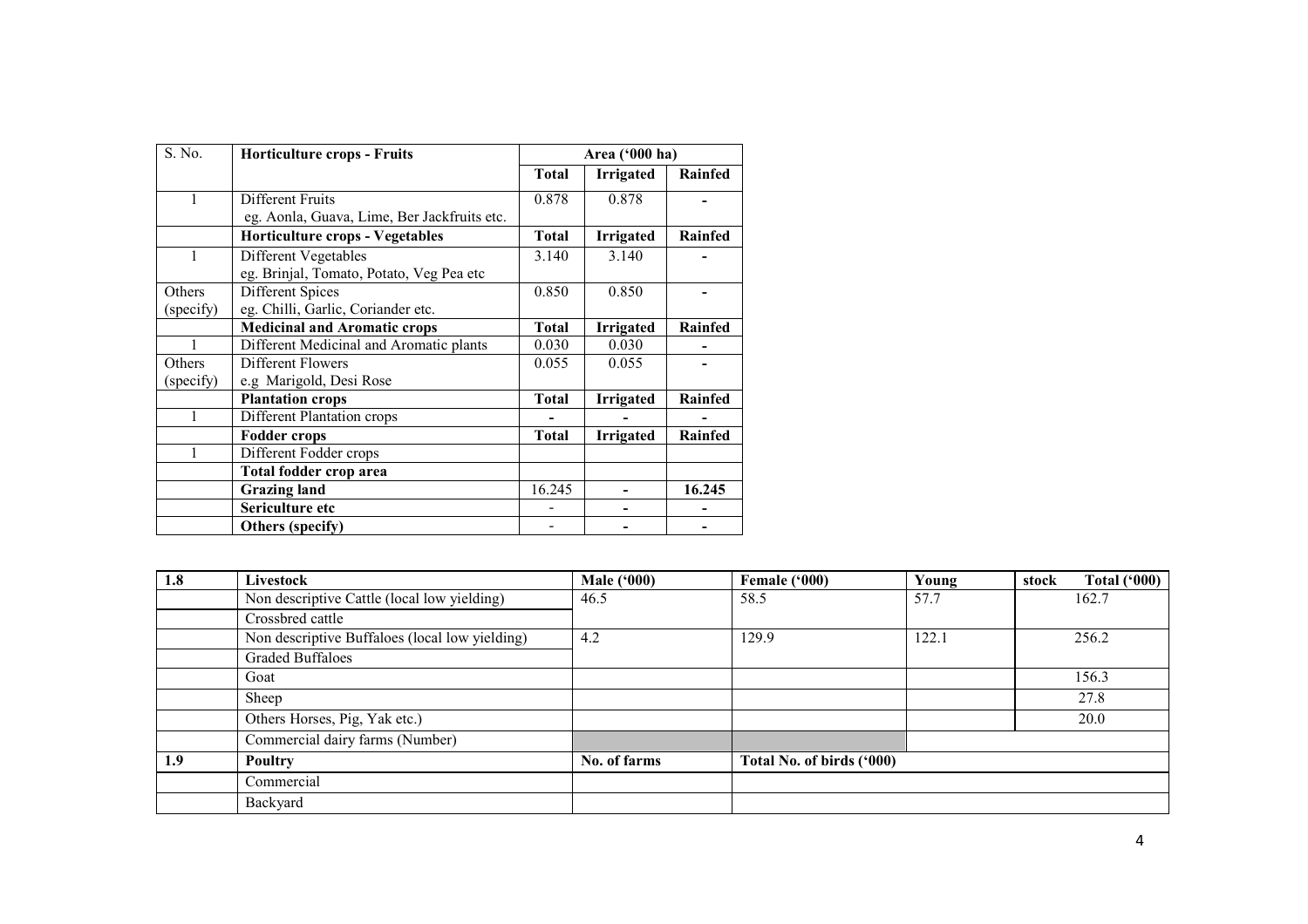| 1.10 | <b>Fisheries</b> (Data source: Chief Planning Officer) |                          |                          |                          |                          |                               |                   |
|------|--------------------------------------------------------|--------------------------|--------------------------|--------------------------|--------------------------|-------------------------------|-------------------|
|      | A. Capture                                             |                          |                          |                          |                          |                               |                   |
|      | i) Marine (Data Source:                                | No. of fishermen         | <b>Boats</b>             |                          | <b>Nets</b>              | <b>Storage facilities</b>     |                   |
|      | <b>Fisheries Department)</b>                           |                          | Mechanized               | Non-                     | Mechanized               | Non-mechanized                | (Ice plants etc.) |
|      |                                                        |                          |                          | mechanized               | (Trawl nets,             | (Shore Seines,                |                   |
|      |                                                        |                          |                          |                          | Gill nets)               | Stake & trap nets)            |                   |
|      |                                                        | $\overline{\phantom{a}}$ | $\overline{\phantom{0}}$ | $\overline{\phantom{0}}$ | $\overline{\phantom{0}}$ |                               |                   |
|      | ii) Inland (Data Source:                               | No. Farmer owned ponds   | <b>No. of Reservoirs</b> |                          |                          | No. of village tanks          |                   |
|      | <b>Fisheries Department)</b>                           |                          |                          | $\mathbf{0}$             |                          |                               |                   |
|      | <b>B.</b> Culture                                      |                          |                          |                          |                          |                               |                   |
|      |                                                        |                          | Water Spread Area (ha)   |                          | Yield (t/ha)             | <b>Production ('000 tons)</b> |                   |
|      | i) Brackish water (Data Source: MPEDA/Fisheries        |                          |                          |                          |                          |                               |                   |
|      | Department)                                            |                          |                          |                          |                          |                               |                   |
|      | ii) Fresh water (Data Source: Fisheries Department)    |                          |                          |                          |                          |                               |                   |
|      | <b>Others</b>                                          |                          |                          |                          |                          |                               |                   |

1.11 Production and Productivity of major crops (Average of last 5 years: 2004, 05, 06, 07, 08; specify years)

| 1.11    | Name of | <b>Kharif</b>            |                                                                   |                              |                          |                          | Rabi                     |                    | <b>Summer</b>           | <b>Total</b>                                 |  | Crop |
|---------|---------|--------------------------|-------------------------------------------------------------------|------------------------------|--------------------------|--------------------------|--------------------------|--------------------|-------------------------|----------------------------------------------|--|------|
|         | crop    | Production<br>(MT)       | Productivity<br>(kg/ha)                                           | Production<br>(MT)           | Productivity<br>(kg/ha)  | Production<br>(MT)       | Productivity<br>(kg/ha)  | Production<br>(MT) | Productivity<br>(kg/ha) | residue as<br>fodder<br>$(000 \text{ tons})$ |  |      |
|         |         |                          | Major Field crops (Crops to be identified based on total acreage) |                              |                          |                          |                          |                    |                         |                                              |  |      |
| Crop 1  | Paddy   | 18.820                   | 1831                                                              | $\blacksquare$               |                          |                          |                          | 18.820             | 1831                    |                                              |  |      |
| Crop 2  | Jowar   | 7.562                    | 1071                                                              | $\overline{\phantom{a}}$     | $\overline{\phantom{0}}$ |                          |                          | 7.562              | 1071                    |                                              |  |      |
| Crop 3  | Bajra   | 30.062                   | 1061                                                              | $\overline{\phantom{a}}$     | $\overline{\phantom{a}}$ | $\overline{\phantom{a}}$ |                          | 30.062             | 1061                    | $\overline{\phantom{0}}$                     |  |      |
| Crop 4  | Arhar   | 1.883                    | 529                                                               | $\overline{\phantom{a}}$     | $\overline{\phantom{a}}$ | $\overline{\phantom{0}}$ |                          | 1.883              | 529                     | $\blacksquare$                               |  |      |
| Crop 5  | Moong   | 0.384                    | 249                                                               | $\qquad \qquad \blacksquare$ | $\overline{\phantom{0}}$ | $\overline{\phantom{0}}$ | $\overline{\phantom{a}}$ | 0.384              | 249                     | $\blacksquare$                               |  |      |
| Crop 6  | Urid    | 0.136                    | 239                                                               | $\overline{\phantom{a}}$     | $\overline{\phantom{0}}$ | $\overline{\phantom{0}}$ |                          | 0.136              | 239                     | $\overline{\phantom{0}}$                     |  |      |
| Crop 7  | Til     | 3.873                    | 472                                                               | $\qquad \qquad \blacksquare$ | $\overline{\phantom{a}}$ | $\overline{\phantom{0}}$ |                          | 3.873              | 472                     | $\overline{\phantom{0}}$                     |  |      |
| Crop 8  | Wheat   | $\overline{\phantom{a}}$ | $\overline{\phantom{a}}$                                          | 185.325                      | 2203                     | $\overline{\phantom{0}}$ | $\overline{\phantom{a}}$ | 185.325            | 2203                    | $\blacksquare$                               |  |      |
| Crop 9  | Oat     | $\blacksquare$           | $\sim$                                                            | 10.699                       | 2013                     | $\overline{\phantom{0}}$ | $\sim$                   | 10.699             | 2013                    | ۰                                            |  |      |
| Crop 10 | Gram    | $\overline{\phantom{a}}$ | $\sim$                                                            | 24.500                       | 1231                     | $\overline{\phantom{a}}$ | $\sim$                   | 24.500             | 1231                    | $\blacksquare$                               |  |      |
| Crop1 1 | Pea     | $\overline{\phantom{a}}$ | -                                                                 | 1.667                        | 524                      | $\overline{\phantom{a}}$ | $\overline{\phantom{a}}$ | 1.667              | 524                     | $\overline{\phantom{0}}$                     |  |      |
| Crop 12 | Lentil  | $\overline{\phantom{a}}$ | $\overline{\phantom{a}}$                                          | 2.237                        | 563                      | $\overline{\phantom{a}}$ | $\overline{\phantom{a}}$ | 2.237              | 563                     | $\overline{\phantom{0}}$                     |  |      |
| Crop 13 | Linseed | $\blacksquare$           | $\overline{\phantom{0}}$                                          | $\overline{\phantom{a}}$     | $\overline{\phantom{a}}$ | $\overline{\phantom{a}}$ | $\overline{\phantom{a}}$ | ٠                  | $\sim$                  | $\blacksquare$                               |  |      |
| Crop 14 | Mustard | $\blacksquare$           | $\overline{\phantom{0}}$                                          | 226.716                      | 1283                     | $\overline{\phantom{a}}$ | $\overline{\phantom{a}}$ | 226.716            | 1283                    | $\blacksquare$                               |  |      |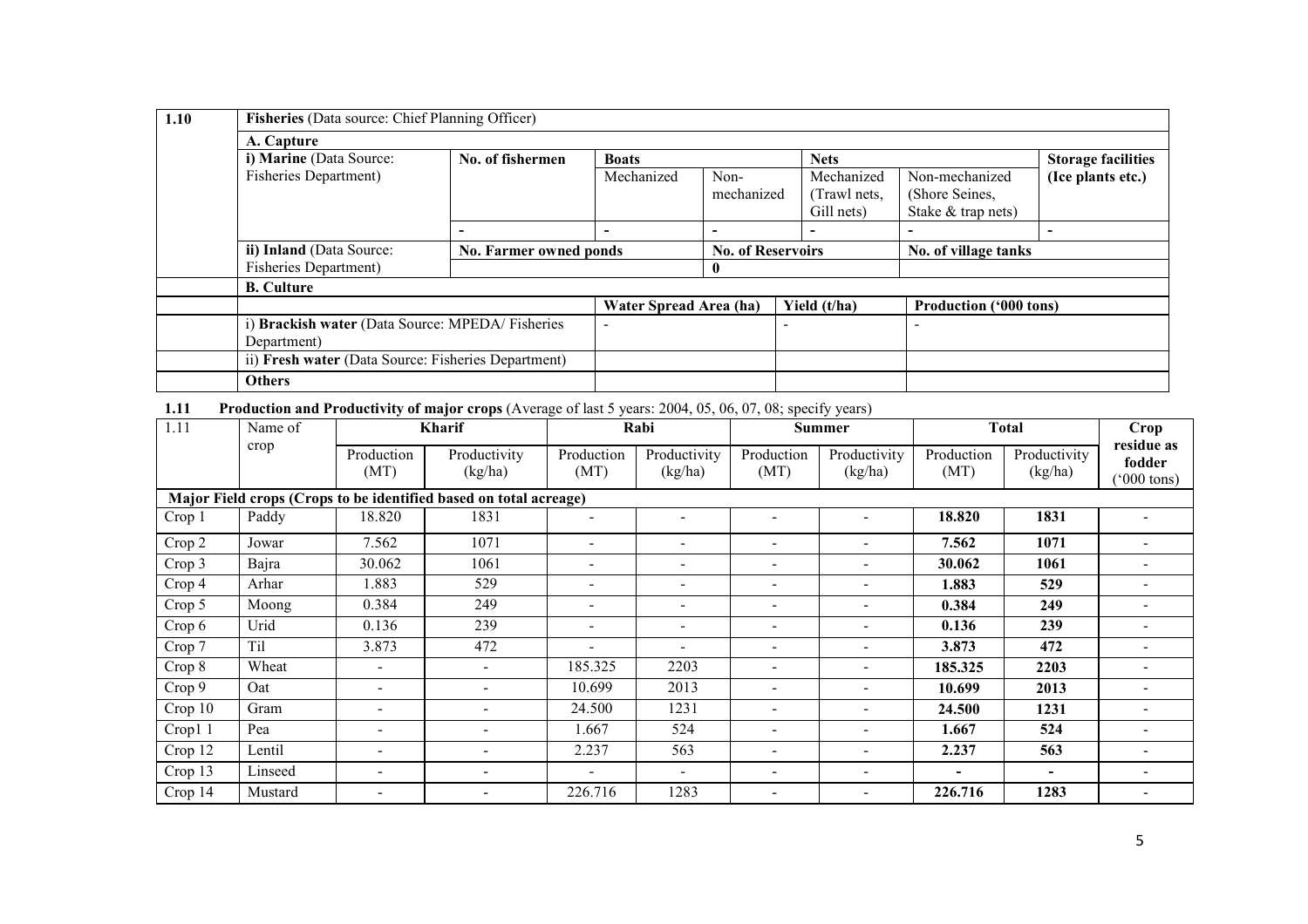|        |                                        | Major Horticultural crops (Crops to be identified based on total acreage) |        |                          |         |         |  |
|--------|----------------------------------------|---------------------------------------------------------------------------|--------|--------------------------|---------|---------|--|
| Crop 1 | Fruits                                 |                                                                           |        |                          | 3073.00 | 3500000 |  |
| Crop 2 | Vegetables                             |                                                                           |        |                          | 9420.00 | 3000000 |  |
| Crop 3 | <b>Spices</b>                          |                                                                           | $\sim$ | $\overline{\phantom{0}}$ | 1003.00 | 1180000 |  |
| Crop 4 | Medicinal<br>and<br>Aromatic<br>Plants |                                                                           |        |                          | 5.400   | 180000  |  |
| Crop 5 | <b>Flowers</b>                         |                                                                           |        |                          | 4.400   | 80000   |  |

| 1.12 | Sowing window for 5 major<br>field crops<br>(start and end of normal)<br>sowing period) | Crop 1: Bajra            | $2:$ Paddy            | 3: Wheat             | 4: Gram                 | 5: Mustard           |
|------|-----------------------------------------------------------------------------------------|--------------------------|-----------------------|----------------------|-------------------------|----------------------|
|      | Kharif-Rainfed                                                                          | $IInd$ Fortnight of July |                       |                      |                         |                      |
|      | Kharif-Irrigated                                                                        |                          | Ist Fortnight of July |                      |                         |                      |
|      | Rabi-Rainfed                                                                            |                          |                       |                      | $IInd$ Fortnight of Oct | Ist Fortnight of Oct |
|      | Rabi-Irrigated                                                                          |                          |                       | Ist Fortnight of Nov |                         |                      |

| 1.13 | What is the major contingency the district is prone to? (Tick mark) | Regular | Occasional | <b>None</b> |
|------|---------------------------------------------------------------------|---------|------------|-------------|
|      | Drought                                                             |         |            |             |
|      | Flood                                                               |         |            |             |
|      | Cyclone                                                             |         |            |             |
|      | Hail storm                                                          |         |            |             |
|      | Heat wave                                                           |         |            |             |
|      | Cold wave                                                           |         |            |             |
|      | Frost                                                               |         |            |             |
|      | Sea water intrusion                                                 |         |            |             |
|      | Pests and disease outbreak (specify)                                |         |            |             |

| 1.14             | Include Digital maps of | $\sim$ $\sim$ $\sim$<br>Location map of district within State as a<br>Annexure 1 | $\mathbf{v}$<br>Enclosed:<br>Y es |  |
|------------------|-------------------------|----------------------------------------------------------------------------------|-----------------------------------|--|
| the district for |                         | Mean annual rainfall as Annexure 2                                               | Enclosed:<br>Y es                 |  |
|                  |                         | Soil map as Annexure 3                                                           | Enclosed:<br>Y es                 |  |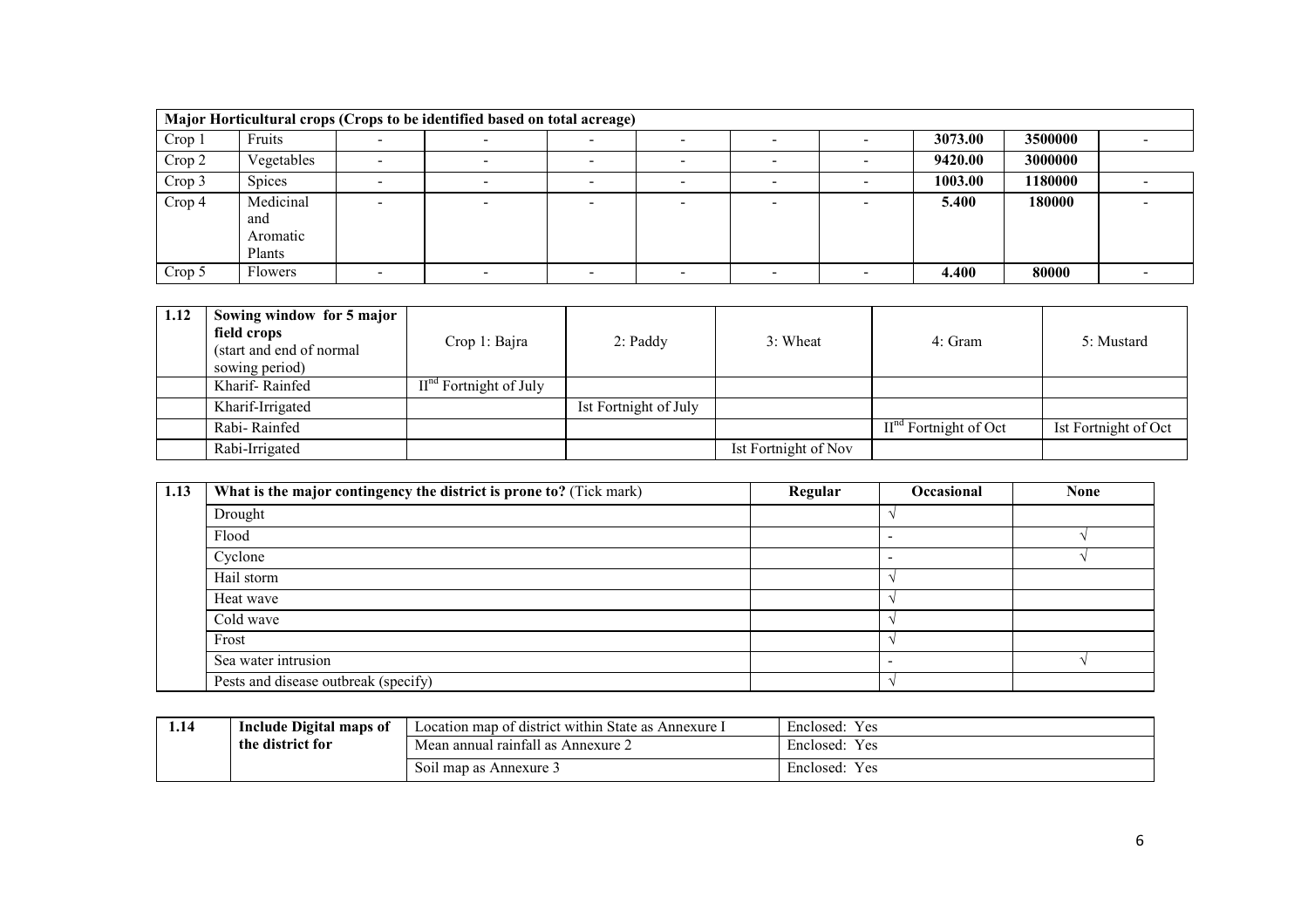Annexure I Location map

Annexure II Mean annual rainfall

Annexure III Soil Map of Bhind

(Source: NBSS&LUP, Amravati Road, Nagpur)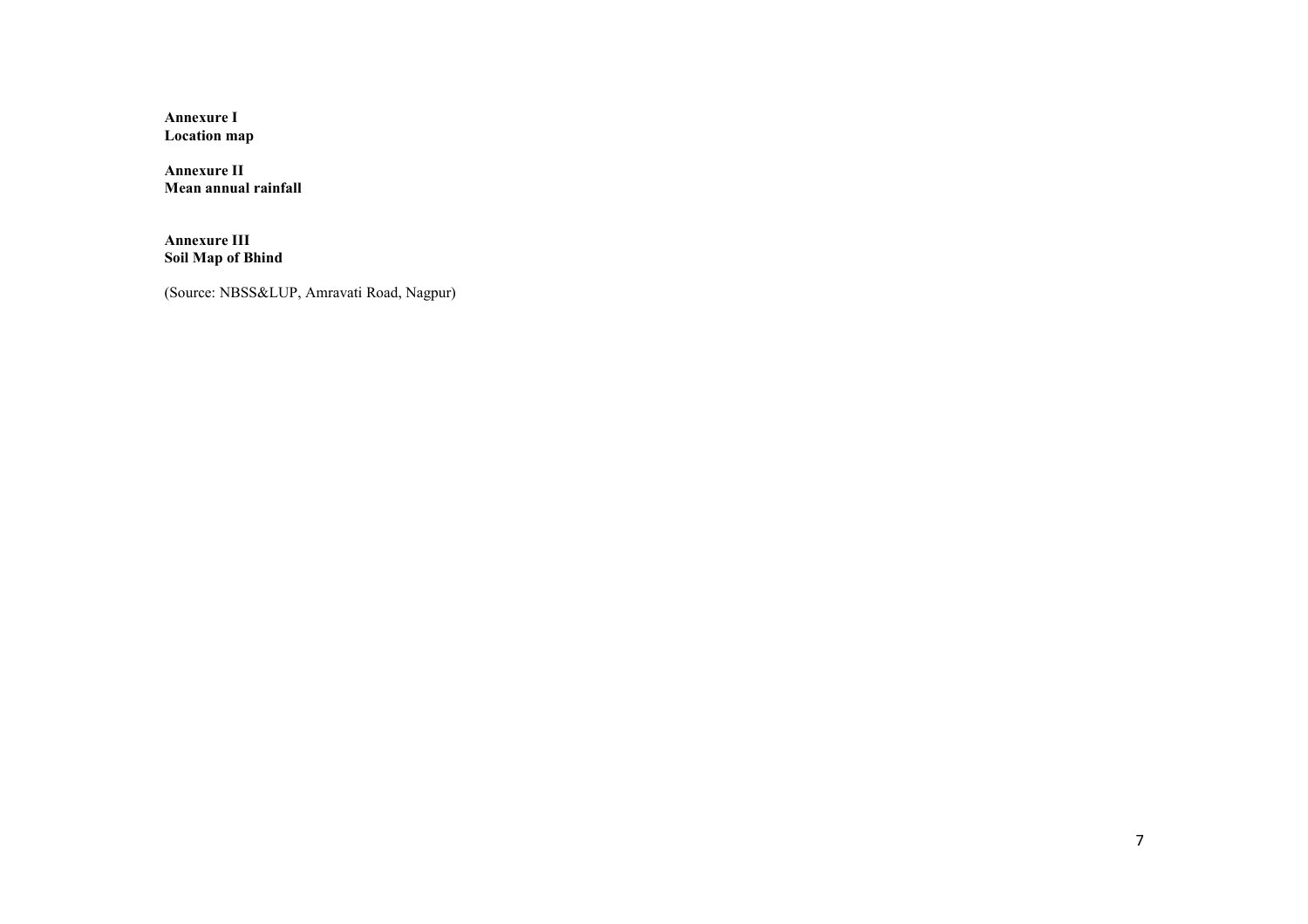#### 2.0 Strategies for weather related contingencies

# 2.1 Drought

#### 2.1.1 Rainfed situation

| <b>Condition</b>                                  |                                                |                                                      |                                                                                              | <b>Suggested Contingency measures</b>            |                                                  |
|---------------------------------------------------|------------------------------------------------|------------------------------------------------------|----------------------------------------------------------------------------------------------|--------------------------------------------------|--------------------------------------------------|
| <b>Early season</b><br>drought (delayed<br>onset) | <b>Major Farming</b><br>situation <sup>a</sup> | <b>Normal Crop / Cropping</b><br>system <sup>b</sup> | Change in crop / cropping<br>system <sup>c</sup> including variety                           | Agronomic measures <sup>d</sup>                  | <b>Remarks</b> on<br>Implementation <sup>e</sup> |
|                                                   | $\mathfrak{D}$                                 |                                                      |                                                                                              |                                                  | 6                                                |
| Delay by 2 weeks<br>1 <sup>st</sup> week of July  | Deep Soils                                     | 1. Pearl millet                                      | Hy Bajara, JVB 3, ICTP-8203,<br>JBV-2, HHB 447                                               | Sow the crop against<br>the slope                | Seed of short<br>duration variety                |
|                                                   |                                                | 2. Paddy                                             | Paddy (Pusa Sugandha-3, Pusa<br>Sugandha-5, IR-36, JR-201)                                   | Increasing seed rate<br>Follow field cultivation | should be supply<br>timely                       |
|                                                   |                                                | 3. Til                                               | Til JT 21, JT 22, JT 55, TKG 8                                                               | Practices for control of                         |                                                  |
|                                                   |                                                | 4. Arhar                                             | Arhar UPAS 120, Pusa 9, TJT<br>501, RVA 28, ICPL 88039                                       | weeds and moisture<br>conservation               |                                                  |
|                                                   |                                                | 5. Sorghum                                           | CSH- 5, 6, 9, 13, 14, 18 (Hybrid)<br>JJ-236, JJ-235, JJ-741, JJ-938, JJ-<br>1022 (Composite) |                                                  |                                                  |
|                                                   | Moderate deep<br>black soil                    | 1. Pearl millet                                      | Hy Bajara, JVB 3, ICTP-8203,<br>JBV-2, HHB 447                                               |                                                  |                                                  |
|                                                   |                                                | 2. Paddy                                             | Paddy (Pusa Sugandha-3, Pusa<br>Sugandha-5, IR-36, JR-201)                                   |                                                  |                                                  |
|                                                   |                                                | $3.$ Til                                             | Til JT 21, JT 22, JT 55, TKG 8                                                               |                                                  |                                                  |
|                                                   |                                                | 4. Arhar                                             | Arhar UPAS 120, Pusa 9, TJT<br>501, RVA 28, ICPL 88039                                       |                                                  |                                                  |
|                                                   |                                                | 5. Sorghum                                           | CSH- 5, 6, 9, 13, 14, 18 (Hybrid)<br>JJ-236, JJ-235, JJ-741, JJ-938, JJ-<br>1022 (Composite) |                                                  |                                                  |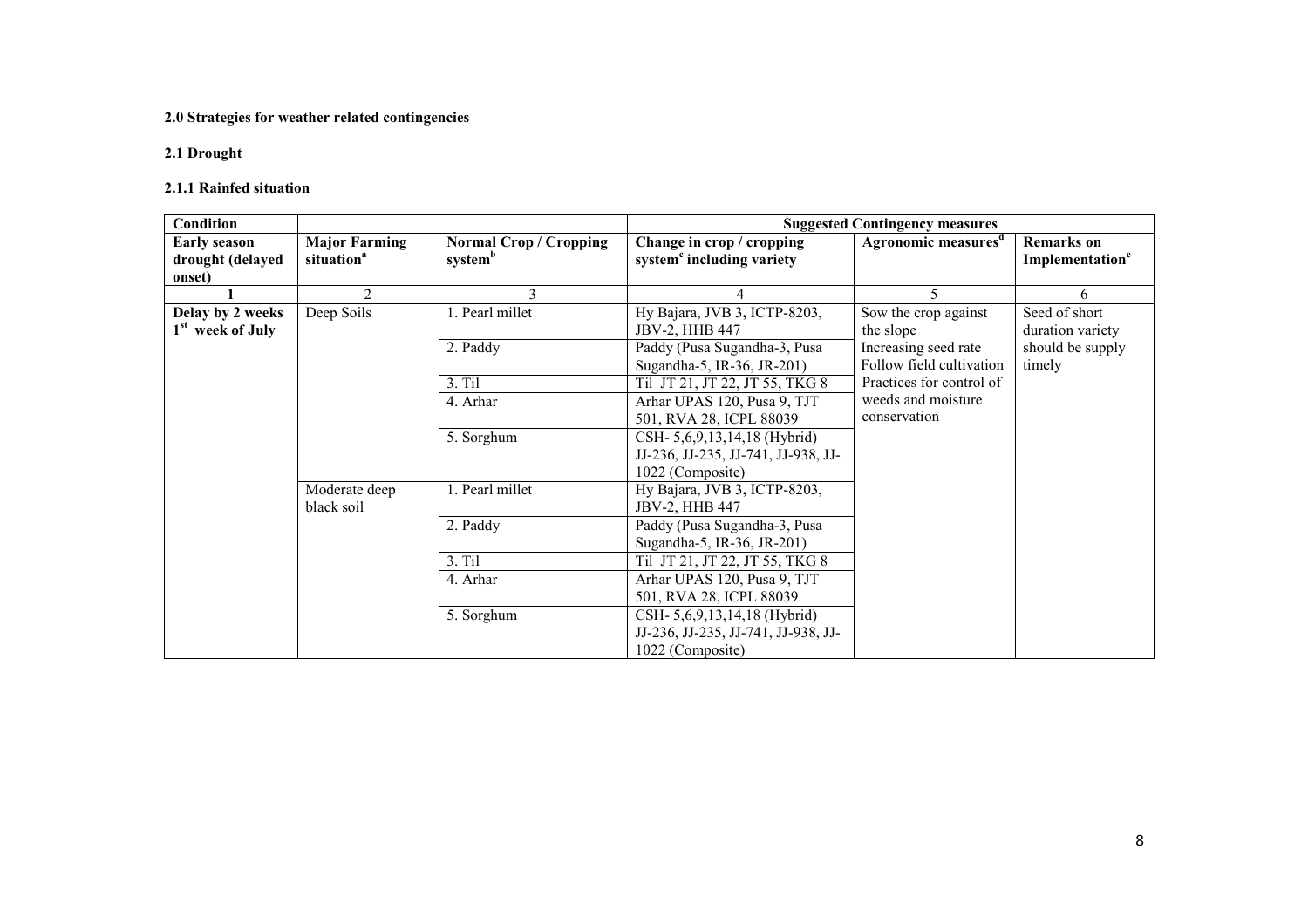| <b>Condition</b>    |                        |                     | <b>Suggested Contingency measures</b>                           |                                 |                   |
|---------------------|------------------------|---------------------|-----------------------------------------------------------------|---------------------------------|-------------------|
| <b>Early season</b> | Major                  | Crop /              | Change in crop / cropping system <sup>c</sup> including variety | Agronomic measures <sup>d</sup> | <b>Remarks</b> on |
| drought (delayed    | Farming                | Cropping            |                                                                 |                                 | Implementat       |
| onset)              | situation <sup>a</sup> | system <sup>b</sup> |                                                                 |                                 | ion               |
|                     |                        |                     |                                                                 |                                 |                   |
| Delay by 4 weeks    | Deep Soils             | Pearl millet        | Hy Bajara, JVB 3, ICTP-8203, JBV-2, HHB 447                     | Sow the crop against            | Seed of short     |
| 3rd week of July    |                        | 2. Paddy            | Paddy (Pusa Sugandha-3, Pusa Sugandha-5, IR-36, JR-201)         | the slope                       | duration          |
|                     |                        | 3. Ti1              | Til JT 21, JT 22, JT 55, TKG 8                                  | Use short duration              | variety           |
|                     |                        | 4. Arhar            | Arhar UPAS 120, Pusa 9, TJT 501, RVA 28, ICPL 88039             | varieties of the crop           | should be         |
|                     |                        | 5. Sorghum          | CSH- 5,6,9,13,14,18 (Hybrid)                                    | Increase seed rate              | supply timely     |
|                     |                        |                     | JJ-236, JJ-235, JJ-741, JJ-938, JJ-1022 (Composite)             | Follow field cultivation        |                   |
|                     | Moderate               | 1. Pearl millet     | Hy Bajara, JVB 3, ICTP-8203, JBV-2, HHB 447                     | Practices for control of        |                   |
|                     | deep black             | 2. Paddy            | Paddy (Pusa Sugandha-3, Pusa Sugandha-5, IR-36, JR-201)         | weeds and moisture              |                   |
|                     | soil                   | $3.$ Til            | Til JT 21, JT 22, JT 55, TKG 8                                  | conservation                    |                   |
|                     |                        | 4. Arhar            | Arhar UPAS 120, Pusa 9, TJT 501, RVA 28, ICPL 88039             | Upper part of the               |                   |
|                     |                        | 5. Sorghum          | CSH- 5,6,9,13,14,18 (Hybrid)                                    | leaves of paddy                 |                   |
|                     |                        |                     | JJ-236, JJ-235, JJ-741, JJ-938, JJ-1022 (Composite)             | seedling to be removed          |                   |

| Condition                                             |                               |                                                                   | <b>Suggested Contingency measures</b>                                                                                                                                                                                                                                                  |                                                                                    |                                                                                                                  |  |  |
|-------------------------------------------------------|-------------------------------|-------------------------------------------------------------------|----------------------------------------------------------------------------------------------------------------------------------------------------------------------------------------------------------------------------------------------------------------------------------------|------------------------------------------------------------------------------------|------------------------------------------------------------------------------------------------------------------|--|--|
| <b>Early season</b><br>drought<br>(delayed onset)     | Major<br>Farming<br>situation | Crop/cropping<br>system                                           | Change in crop/cropping system                                                                                                                                                                                                                                                         | Agronomic<br>measures                                                              | <b>Remarks</b> on<br>Implementation                                                                              |  |  |
|                                                       | າ                             | 3                                                                 | 4                                                                                                                                                                                                                                                                                      |                                                                                    | 6                                                                                                                |  |  |
| Delay by 6<br>weeks<br>$1st$ week of<br><b>August</b> | Deep Soils                    | 1. Pearl millet<br>2. Paddy<br>$3.$ Til<br>4. Arhar<br>5. Sorghum | Hy Bajara, JVB 3, ICTP-8203, JBV-2, HHB 447<br>Paddy (Pusa Sugandha-3, Pusa Sugandha-5, IR-36, JR-201)<br>Til JT 21, JT 22, JT 55, TKG 8<br>Arhar UPAS 120, Pusa 9, TJT 501, RVA 28, ICPL 88039<br>CSH- 5,6,9,13,14,18 (Hybrid)<br>JJ-236, JJ-235, JJ-741, JJ-938, JJ-1022 (Composite) | Cultivate the<br>fields and<br>manage the<br>weeds and<br>conserve the<br>moisture | Link Seed farms<br>agriculture<br>universities NSC.<br>(NREGS), (IWMP),<br>(RKVY), (NFSM),<br>for the support of |  |  |
|                                                       | Moderate<br>deep soils        | 1. Pearl millet<br>2. Paddy<br>3. Til<br>4. Arhar<br>5. Sorghum   | Hy Bajara, JVB 3, ICTP-8203, JBV-2, HHB 447<br>Paddy (Pusa Sugandha-3, Pusa Sugandha-5, IR-36, JR-201)<br>Til JT 21, JT 22, JT 55, TKG 8<br>Arhar UPAS 120, Pusa 9, TJT 501, RVA 28, ICPL 88039<br>CSH- 5,6,9,13,14,18 (Hybrid)<br>JJ-236, JJ-235, JJ-741, JJ-938, JJ-1022 (Composite) | Upper part of<br>the leaves of<br>paddy seedling<br>to be removed                  | good quality seed<br>and other needed<br>inputs                                                                  |  |  |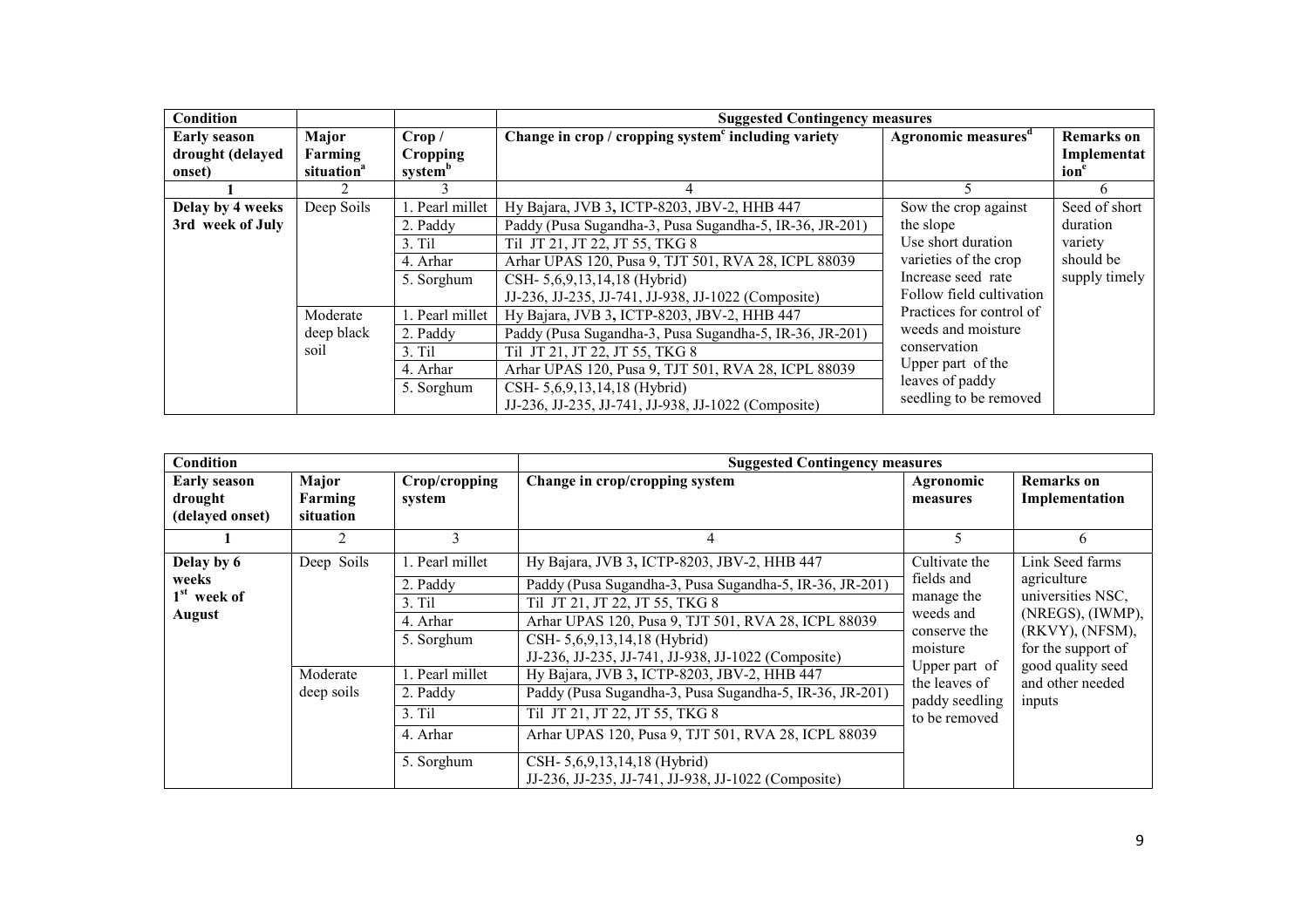| Condition           |                        |                                 |                              | <b>Suggested Contingency measures</b> |                             |
|---------------------|------------------------|---------------------------------|------------------------------|---------------------------------------|-----------------------------|
| <b>Early season</b> | <b>Major Farming</b>   | <b>Normal Crop/cropping</b>     | Change in crop/              | Agronomic measures <sup>d</sup>       | <b>Remarks</b> on           |
| drought (delayed    | situation <sup>a</sup> | system <sup>b</sup>             | cropping system <sup>c</sup> |                                       | Implementation <sup>e</sup> |
| onset)              |                        |                                 |                              |                                       |                             |
|                     |                        |                                 | 4                            |                                       | 6                           |
| Delay by 8 weeks    | Deep Soils             | Pear millet : JVB 3, ICTP-8203, | Toria (JT-7)                 | Use short duration crop               | Seed of mid                 |
| $3rd$ week of       |                        | JBV-2, HHB 447,                 |                              | <b>Field cultivation Practices</b>    | duration variety            |
| <b>August</b>       |                        | Sesamum JT 21, JT 22, JT 55,    |                              | for control of weeds and              | should be supply            |
|                     |                        | TKG8                            |                              | moisture conservation                 | timely                      |
|                     |                        | Paddy (Pusa Sugandha-3, Pusa    |                              | during monsoon                        |                             |
|                     |                        | Sugandha-5, IR-36, JR-201)      |                              |                                       |                             |
|                     | Moderate deep          | Pear millet : JVB 3, ICTP-8203, |                              |                                       |                             |
|                     | black soil             | JBV-2, HHB 447,                 |                              |                                       |                             |
|                     |                        | Sesamum JT 21, JT 22, JT 55,    |                              |                                       |                             |
|                     |                        | TKG8                            |                              |                                       |                             |
|                     |                        | Paddy (Pusa Sugandha-3, Pusa    |                              |                                       |                             |
|                     |                        | Sugandha-5, IR-36, JR-201)      |                              |                                       |                             |

# \*Matrix for specifying condition of early season drought due to delayed onset of monsoon (2, 4, 6 & 8 weeks) compared to normal onset (2.1.1)

|                                  | Month and week for specifying condition of early season drought due to delayed onset of monsoon |                         |                         |                        |  |  |  |  |
|----------------------------------|-------------------------------------------------------------------------------------------------|-------------------------|-------------------------|------------------------|--|--|--|--|
| Normal onset<br>(Month and week) | Delay in onset of monsoon by                                                                    |                         |                         |                        |  |  |  |  |
|                                  | 2 wks                                                                                           | 4 wks                   | 6 wks                   | 8 wks                  |  |  |  |  |
| June $1st$ wk                    | June $3^{rd}$ wk                                                                                | July $1st$ wk           | July $3^{\text{rd}}$ wk | Aug $1st$ wk           |  |  |  |  |
| June $2^{nd}$ wk                 | June $4^{\text{th}}$ wk                                                                         | July $2^{nd}$ wk        | July $4^{th}$ wk        | Aug $2^{nd}$ wk        |  |  |  |  |
| June $3^{\text{rd}}$ wk          | July $1st$ wk                                                                                   | July $3^{\text{rd}}$ wk | Aug $1st$ wk            | Aug $3^{\text{rd}}$ wk |  |  |  |  |
| June $4^{\text{th}}$ wk          | July $2^{nd}$ wk                                                                                | July $4^{th}$ wk        | Aug $2^{nd}$ wk         | Aug $4^{\text{th}}$ wk |  |  |  |  |
| July $1st$ wk                    | July $3^{\text{rd}}$ wk                                                                         | Aug $1st$ wk            | Aug $3^{\text{rd}}$ wk  | Sep $1st$ wk           |  |  |  |  |
| July $2^{nd}$ wk                 | July $4^{th}$ wk                                                                                | Aug $2^{nd}$ wk         | Aug $4^{\text{th}}$ wk  | Sep $2nd$ wk           |  |  |  |  |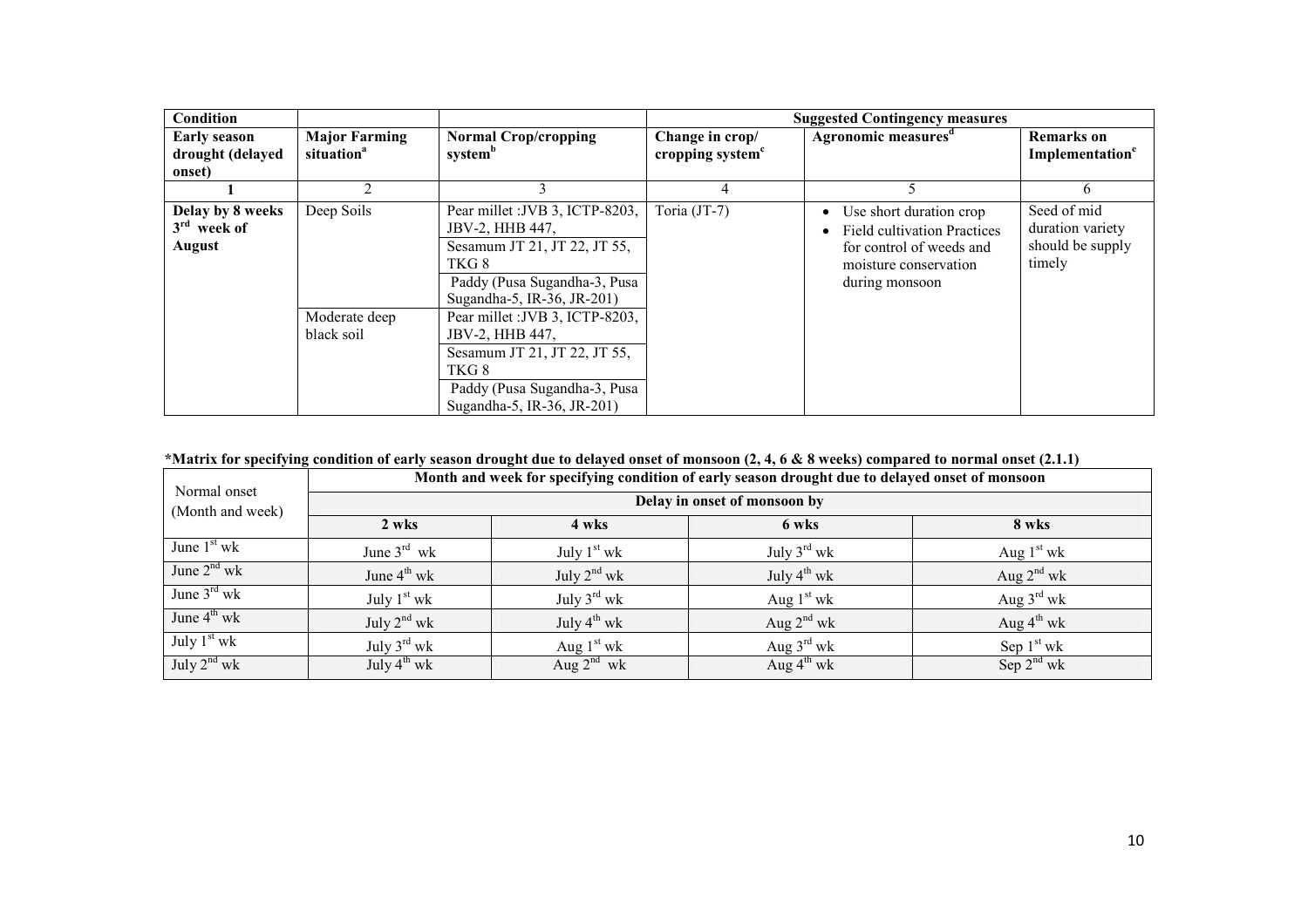| Condition            |            |                                                     |               | <b>Suggested Contingency measures</b> |                        |
|----------------------|------------|-----------------------------------------------------|---------------|---------------------------------------|------------------------|
| Early season drought | Major      | Crop/cropping system                                | Crop          | Soil nutrient &                       | <b>Remarks</b> on      |
| (Normal onset)       | Farming    |                                                     | management    | moisture                              | Implementation         |
|                      | situation  |                                                     |               | conservation                          |                        |
|                      |            |                                                     |               | measures                              |                        |
|                      |            |                                                     | 4             |                                       | 6                      |
| <b>Normal onset</b>  | Deep Soils | Pear millet : JVB 3, ICTP-8203, JBV-2, HHB          | Weed control  | Mulching in crop                      | Link M.P.agro          |
| followed by 15-20    |            | Sesamum JT 21, JT 22, JT 55, TKG 8                  | Life saving   | rows                                  | Industries, Private    |
| days dry spell after |            | Paddy (Pusa Sugandha-3, Pusa Sugandha-5, IR-36, JR- | irrigation    | Gap filling with                      | Dealers through Deptt. |
| sowing leading to    |            | 201)                                                | through       | the seedlings                         | Of Farmers welfare     |
| poor                 |            | Sorghum: CSH- 5,6,9,13,14,18 (Hybrid)               | use of        | Earthing of plants                    | &Agril. Dev, of M.P    |
| germination/crop     |            | JJ-236, JJ-235, JJ-741, JJ-938, JJ-1022 (Composite) | sprinklers    | Collection of                         | for various inputs on  |
| stand etc.           | Moderate   | Pear millet : JVB 3, ICTP-8203, JBV-2, HHB          | Spray of anti | runoff in water                       | subsidized rates       |
|                      | deep soils | Sesamum JT 21, JT 22, JT 55, TKG 8                  | transparent   | bodies                                | Link watersheds and    |
|                      |            | Paddy (Pusa Sugandha-3, Pusa Sugandha-5, IR-36, JR- |               |                                       | NREGS for the support  |
|                      |            | 201)                                                |               |                                       | of farm pond           |
|                      |            | Sorghum: CSH- 5,6,9,13,14,18 (Hybrid)               |               |                                       | technology.            |
|                      |            | JJ-236, JJ-235, JJ-741, JJ-938, JJ-1022 (Composite) |               |                                       |                        |

| <b>Condition</b>                                                                                 |                               |                                                                                                                                                                                                                                                 |                                                                              | <b>Suggested Contingency measures</b>                                                                 |                                                                                                                                      |
|--------------------------------------------------------------------------------------------------|-------------------------------|-------------------------------------------------------------------------------------------------------------------------------------------------------------------------------------------------------------------------------------------------|------------------------------------------------------------------------------|-------------------------------------------------------------------------------------------------------|--------------------------------------------------------------------------------------------------------------------------------------|
| Mid season drought<br>(long dry spell,<br>consecutive 2 weeks<br>rainless $(>2.5$ mm)<br>period) | Major<br>Farming<br>situation | Crop/cropping system                                                                                                                                                                                                                            | Crop<br>management                                                           | Soil nutrient &<br>moisture<br>conservation<br>measures                                               | <b>Remarks</b> on<br>Implementation                                                                                                  |
|                                                                                                  |                               |                                                                                                                                                                                                                                                 |                                                                              |                                                                                                       |                                                                                                                                      |
| At vegetative stage                                                                              | Deep Soils                    | Pear millet : JVB 3, ICTP-8203, JBV-2, HHB<br>Sesamum JT 21, JT 22, JT 55, TKG 8<br>Paddy (Pusa Sugandha-3, Pusa Sugandha-5, IR-36, JR-<br>201)<br>Sorghum: CSH- 5,6,9,13,14,18 (Hybrid)<br>JJ-236, JJ-235, JJ-741, JJ-938, JJ-1022 (Composite) | Weed control<br>Life saving<br>irrigation<br>through<br>use of<br>sprinklers | Breaking of upper<br>earth crust <i>i.e.soil</i><br>mulching in crop<br>rows<br>Earthing of<br>plants | Link M.P.agro<br>Industries, Private<br>Dealers through Deptt.<br>Of Farmers welfare<br>&Agril. Dev, of M.P<br>for various inputs.on |
|                                                                                                  | Moderate<br>deep soils        | Pear millet : JVB 3, ICTP-8203, JBV-2, HHB<br>Sesamum JT 21, JT 22, JT 55, TKG 8<br>Paddy (Pusa Sugandha-3, Pusa Sugandha-5, IR-36, JR-<br>201)<br>Sorghum: CSH- 5,6,9,13,14,18 (Hybrid)<br>JJ-236, JJ-235, JJ-741, JJ-938, JJ-1022 (Composite) | Spray of anti<br>transparent                                                 | Collection of<br>runoff in water<br>bodies                                                            | subsidized rates<br>Link watersheds and<br>NREGS for the support<br>of farm pond<br>technology.                                      |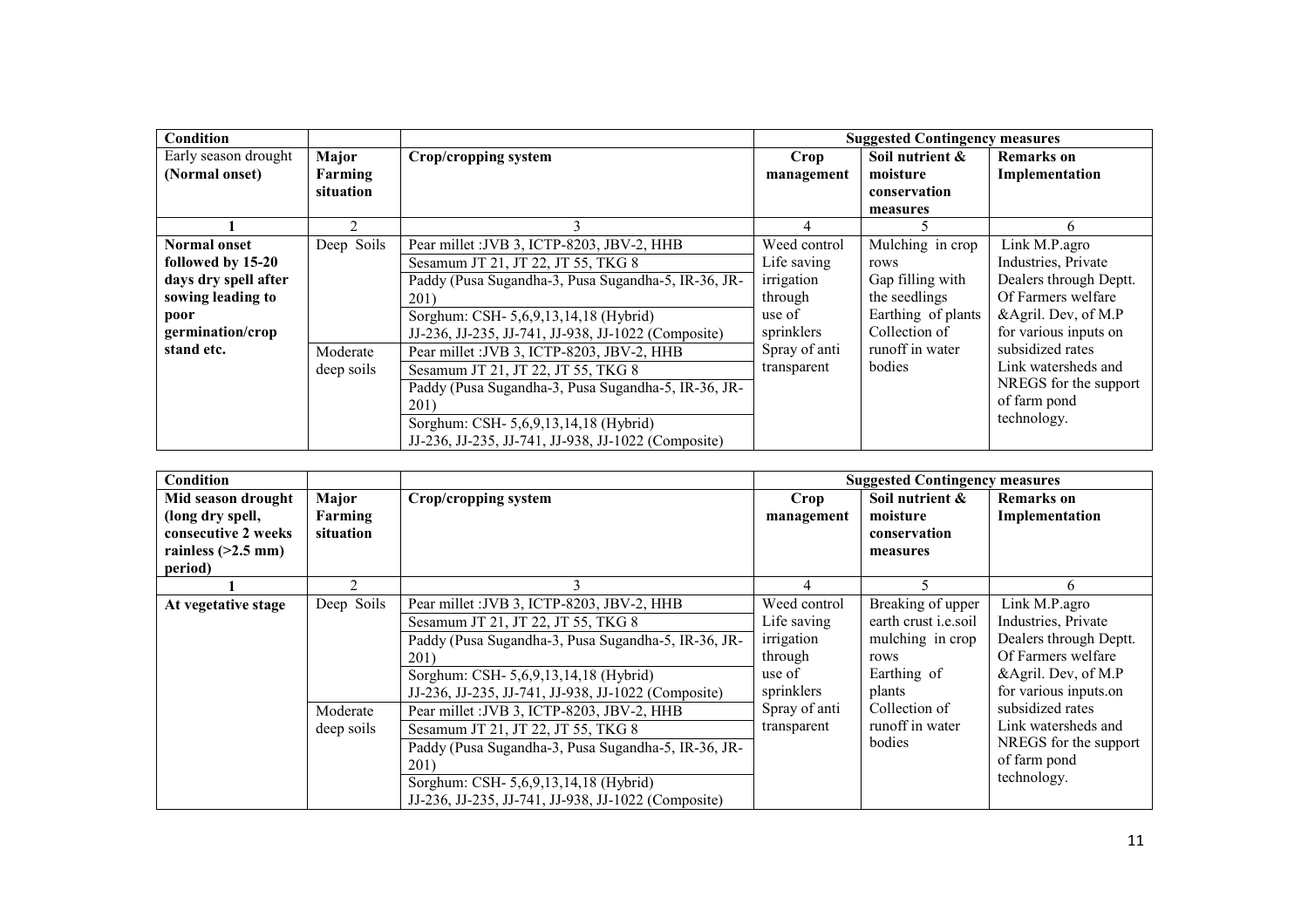| <b>Condition</b>  |                        |                                          |                         | <b>Suggested Contingency measures</b> |                             |
|-------------------|------------------------|------------------------------------------|-------------------------|---------------------------------------|-----------------------------|
| Mid season        | <b>Major Farming</b>   | Normal Crop/cropping system <sup>b</sup> | Crop                    | Soil nutrient &                       | <b>Remarks</b> on           |
| drought (long dry | situation <sup>a</sup> |                                          | management <sup>c</sup> | moisture conservation                 | Implementation <sup>e</sup> |
| spell)            |                        |                                          |                         | measues <sup>d</sup>                  |                             |
|                   | $\overline{2}$         | 3                                        | 4                       | 5                                     | 6                           |
| At flowering/     | Deep Soils             | Pear millet : JVB 3, ICTP-8203,          | Spray 2%                | Soil                                  | Link M. P. Agro Industries, |
| fruiting stage    |                        | JBV-2, HHB                               | urea or                 | Mulching by                           | Private Dealers through     |
|                   |                        | Sesamum JT 21, JT 22, JT 55, TKG8        | <b>MOP</b>              | hoeing                                | Deptt. Of Farmers welfare   |
|                   |                        | Paddy (Pusa Sugandha-3, Pusa             | during the              | Earthing up                           | & Agril. Dev, of M.P for    |
|                   |                        | Sugandha-5, IR-36, JR-201)               | dry spell               | operation                             | various inputs on           |
|                   |                        | Sorghum: CSH- 5,6,9,13,14,18             | Life                    |                                       | subsidized rates            |
|                   |                        | (Hybrid)                                 | saving                  |                                       | Link watersheds and         |
|                   |                        | JJ-236, JJ-235, JJ-741, JJ-938, JJ-      | irrigation              |                                       | NREGs for the support of    |
|                   |                        | 1022 (Composite)                         |                         |                                       | farm pond technology        |
|                   | Moderate deep soils    | Pear millet : JVB 3, ICTP-8203,          |                         |                                       |                             |
|                   |                        | JBV-2, HHB                               |                         |                                       |                             |
|                   |                        | Sesamum JT 21, JT 22, JT 55, TKG8        |                         |                                       |                             |
|                   |                        | Paddy (Pusa Sugandha-3, Pusa             |                         |                                       |                             |
|                   |                        | Sugandha-5, IR-36, JR-201)               |                         |                                       |                             |
|                   |                        | Sorghum: CSH- 5,6,9,13,14,18             |                         |                                       |                             |
|                   |                        | (Hybrid)                                 |                         |                                       |                             |
|                   |                        | JJ-236, JJ-235, JJ-741, JJ-938, JJ-      |                         |                                       |                             |
|                   |                        | 1022 (Composite)                         |                         |                                       |                             |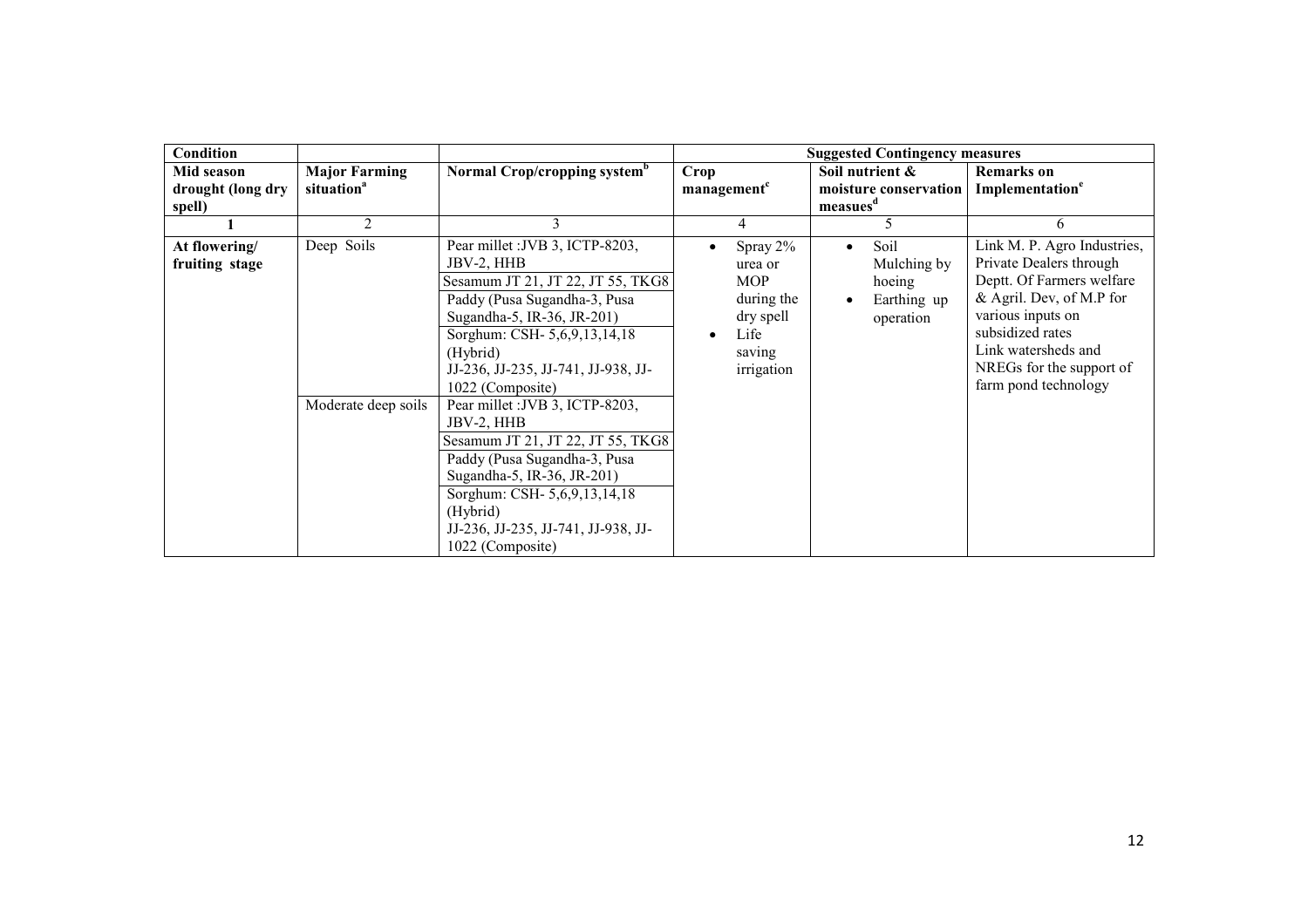| Condition                                       |                                                |                                                                                                                                                                                                                                                                                                                                                                                                                                                                                                                                        |                                                                                           | <b>Suggested Contingency measures</b>                            |                                                                                                                                                                                                                                  |
|-------------------------------------------------|------------------------------------------------|----------------------------------------------------------------------------------------------------------------------------------------------------------------------------------------------------------------------------------------------------------------------------------------------------------------------------------------------------------------------------------------------------------------------------------------------------------------------------------------------------------------------------------------|-------------------------------------------------------------------------------------------|------------------------------------------------------------------|----------------------------------------------------------------------------------------------------------------------------------------------------------------------------------------------------------------------------------|
| <b>Terminal</b><br>drought<br>(Early withdrawal | <b>Major Farming</b><br>situation <sup>a</sup> | <b>Normal Crop/cropping</b><br>system <sup>b</sup>                                                                                                                                                                                                                                                                                                                                                                                                                                                                                     | Crop management <sup>c</sup>                                                              | Soil nutrient &<br>moisture conservation<br>measues <sup>d</sup> | <b>Remarks</b> on<br>Implementation <sup>e</sup>                                                                                                                                                                                 |
| of monsoon)                                     |                                                |                                                                                                                                                                                                                                                                                                                                                                                                                                                                                                                                        |                                                                                           |                                                                  |                                                                                                                                                                                                                                  |
|                                                 | $\overline{2}$                                 | 3                                                                                                                                                                                                                                                                                                                                                                                                                                                                                                                                      | $\overline{4}$                                                                            | 5                                                                | 6                                                                                                                                                                                                                                |
|                                                 | Deep Soils<br>Moderate deep soils              | Pear millet : JVB 3, ICTP-<br>8203, JBV-2, HHB<br>Sesamum JT 21, JT 22, JT<br>55, TKG 8<br>Paddy (Pusa Sugandha-3,<br>Pusa Sugandha-5, IR-36,<br>$JR-201)$<br>Sorghum: CSH-<br>5,6,9,13,14,18 (Hybrid)<br>JJ-236, JJ-235, JJ-741, JJ-<br>938, JJ-1022 (Composite)<br>Pear millet : JVB 3, ICTP-<br>8203, JBV-2, HHB<br>Sesamum JT 21, JT 22, JT<br>55, TKG 8<br>Paddy (Pusa Sugandha-3,<br>Pusa Sugandha-5, IR-36,<br>$JR-201)$<br>Sorghum: CSH-<br>5,6,9,13,14,18 (Hybrid)<br>JJ-236, JJ-235, JJ-741, JJ-<br>938, JJ-1022 (Composite) | Spray 2% urea<br>$\bullet$<br>or MOP during<br>the dry spell<br>Life saving<br>irrigation | Soil Mulching<br>by hoeing<br>Earthing up<br>operation           | Link M. P. Agro Industries,<br>Private Dealers through Deptt.<br>Of Farmers welfare & Agril.<br>Dev, of M.P for various inputs<br>on subsidized rates<br>Link watersheds and NREGs<br>for the support of farm pond<br>technology |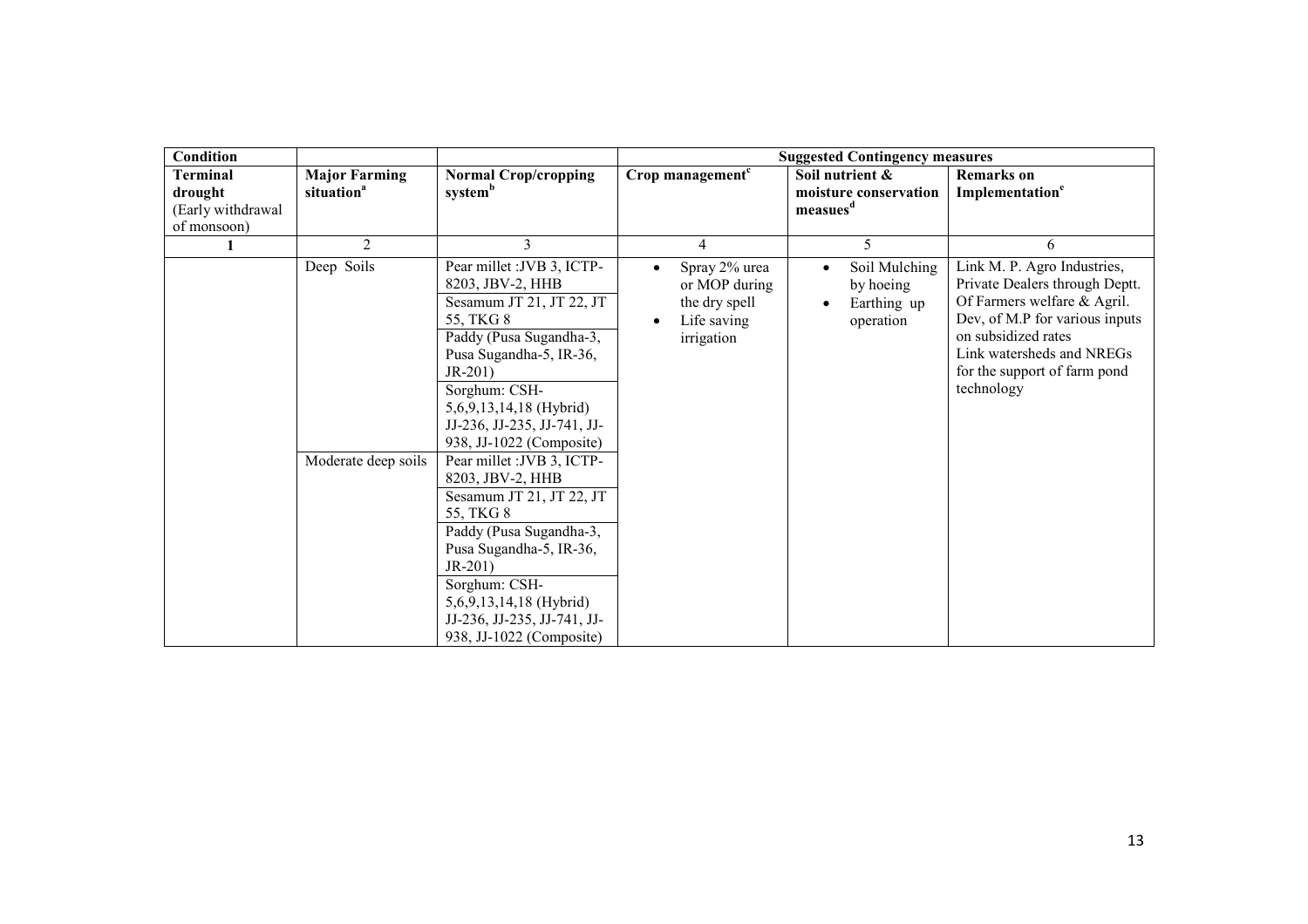# 2.1.2 Drought - Irrigated situation

| Condition           |                                                |                                              | <b>Suggested Contingency measures</b>           |                                                                                                                                                               |                                                                                                   |
|---------------------|------------------------------------------------|----------------------------------------------|-------------------------------------------------|---------------------------------------------------------------------------------------------------------------------------------------------------------------|---------------------------------------------------------------------------------------------------|
|                     | <b>Major Farming</b><br>situation <sup>1</sup> | Normal Crop/<br>cropping system <sup>g</sup> | Change in crop/<br>cropping system <sup>h</sup> | Agronomic measures <sup>1</sup>                                                                                                                               | <b>Remarks</b> on<br>Implementation <sup>J</sup>                                                  |
|                     |                                                |                                              |                                                 |                                                                                                                                                               |                                                                                                   |
| Delayed release of  | Deep Soils                                     | . Wheat                                      | Wheat - MP 4010                                 | Selection of short                                                                                                                                            | Link M.P.agro                                                                                     |
| water in canals due |                                                | 2. Mustard                                   | Mustard - Pusa Jaikisan                         | duration varieties<br>Soil mulching<br>irrigation at critical crop<br>growth stages<br>Use of micro irrigation<br>systems using own<br>source of water supply | Industries, Private<br>Dealers through<br>Deptt. Of Farmers<br>welfare & Agril.<br>Dev, of M.P.on |
| to low rainfall     | Moderate deep soils                            | 3. Gram                                      | Gram $-JG-16$                                   |                                                                                                                                                               |                                                                                                   |
|                     |                                                | 4. Fallow                                    |                                                 |                                                                                                                                                               |                                                                                                   |
|                     |                                                | . Wheat                                      | Wheat - MP 4010                                 |                                                                                                                                                               |                                                                                                   |
|                     |                                                | 2. Mustard                                   | Mustard - Pusa Jaikisan                         |                                                                                                                                                               | subsidized rates                                                                                  |
|                     |                                                | 3. Gram                                      | Gram $-JG-16$                                   |                                                                                                                                                               |                                                                                                   |
|                     |                                                | 4. Fallow                                    |                                                 |                                                                                                                                                               |                                                                                                   |

| <b>Condition</b>    |                                   |                                                         | <b>Suggested Contingency measures</b>           |                                                                                                                  |                                     |
|---------------------|-----------------------------------|---------------------------------------------------------|-------------------------------------------------|------------------------------------------------------------------------------------------------------------------|-------------------------------------|
|                     | <b>Major Farming</b><br>situation | Normal Crop/<br>cropping system <sup>g</sup>            | Change in crop/<br>cropping system <sup>h</sup> | Agronomic measures'                                                                                              | <b>Remarks</b> on<br>Implementation |
|                     |                                   |                                                         | 4                                               |                                                                                                                  |                                     |
| Limited release of  | Deep Soils                        | 1. Wheat                                                | Wheat $(JW-173)$                                | Selection of short<br>$\bullet$                                                                                  | Seed of mid duration                |
| water in canals due |                                   | duration varieties<br>Mustard (Pusa Bold)<br>2. Mustard | variety should be supply                        |                                                                                                                  |                                     |
| to low rainfall     |                                   | 3. Gram                                                 | Gram $(JG-11)$                                  | Soil mulching<br>٠                                                                                               | timely                              |
|                     |                                   | 4. Fallow                                               |                                                 | irrigation at critical crop<br>growth stages<br>Use of micro irrigation<br>$\bullet$<br>systems using own source |                                     |
|                     | Moderate deep soils               | 1. Wheat                                                | Wheat $(JW-173)$                                |                                                                                                                  |                                     |
|                     |                                   | 2. Mustard                                              | Mustard (Pusa Bold)                             |                                                                                                                  |                                     |
|                     |                                   | 3. Gram                                                 | Gram $(JG-11)$                                  | of water supply                                                                                                  |                                     |
|                     |                                   | 4. Fallow                                               |                                                 |                                                                                                                  |                                     |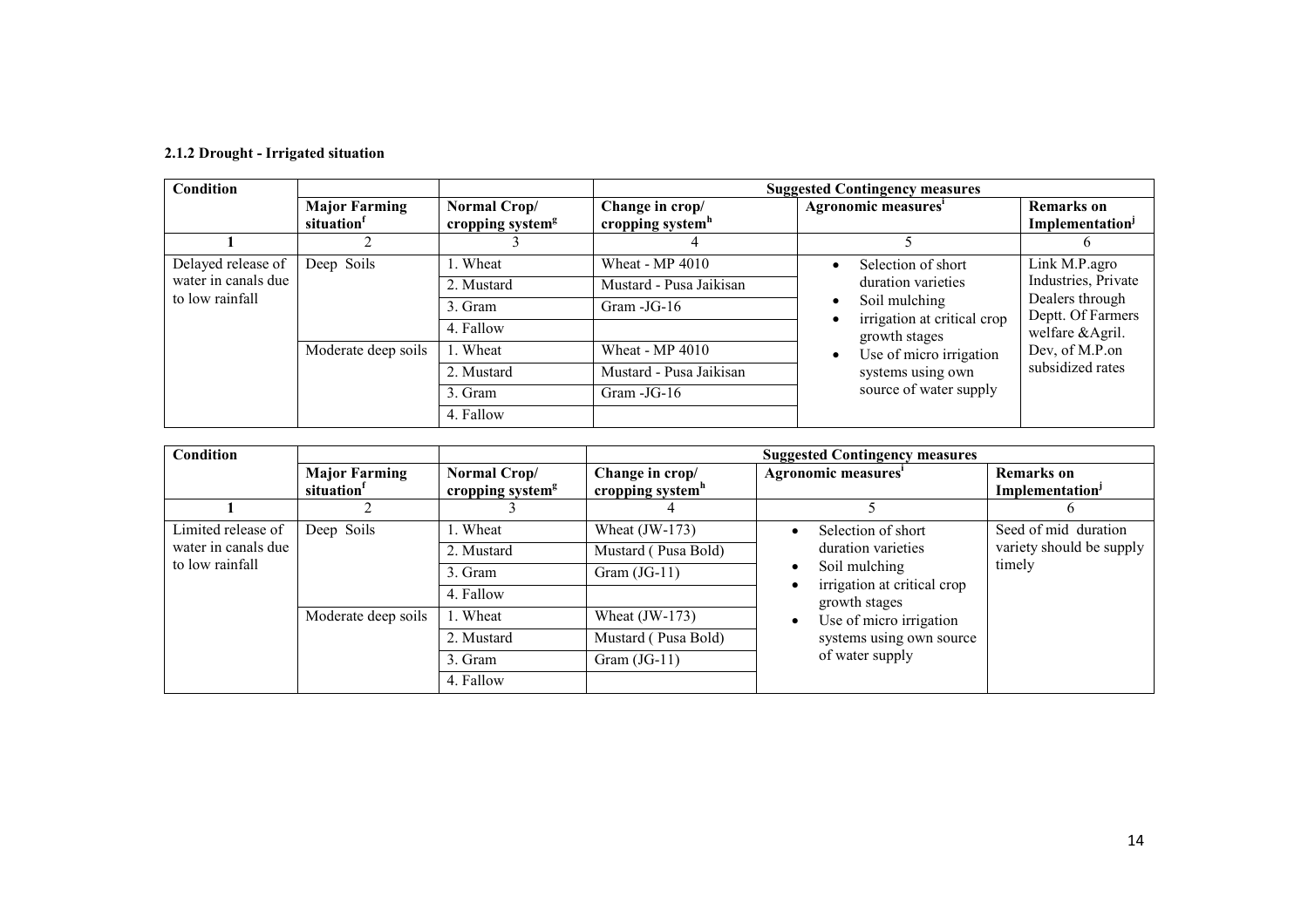| <b>Condition</b>                  |                                                |                                                    | <b>Suggested Contingency measures</b>           |                                                                                                                                                |                                     |
|-----------------------------------|------------------------------------------------|----------------------------------------------------|-------------------------------------------------|------------------------------------------------------------------------------------------------------------------------------------------------|-------------------------------------|
|                                   | <b>Major Farming</b><br>situation <sup>1</sup> | <b>Normal Crop/cropping</b><br>system <sup>g</sup> | Change in crop/<br>cropping system <sup>h</sup> | Agronomic measures'                                                                                                                            | <b>Remarks</b> on<br>Implementation |
|                                   |                                                |                                                    |                                                 |                                                                                                                                                | $\sigma$                            |
| Non release of                    | Deep Soils                                     | 1. Wheat                                           | Wheat $(JW-173)$                                | Selection of short duration                                                                                                                    | Seed of mid                         |
| water in canals                   | Moderate deep soils                            | 2. Mustard                                         | Mustard (Pusa Bold)                             | varieties<br>Soil mulching irrigation at critical<br>crop growth stages<br>Use of micro irrigation systems<br>using own source of water supply | duration variety                    |
| under delayed<br>onset of monsoon |                                                | 3. Gram                                            | Gram $(JG-11)$                                  |                                                                                                                                                | should be supply<br>timely          |
| in catchment                      |                                                | 4. Fallow                                          |                                                 |                                                                                                                                                |                                     |
|                                   |                                                | 1. Wheat                                           | Wheat $(JW-173)$                                |                                                                                                                                                |                                     |
|                                   |                                                | 2. Mustard                                         | Mustard (Pusa Bold)                             |                                                                                                                                                |                                     |
|                                   |                                                | 3. Gram                                            | Gram $(JG-11)$                                  |                                                                                                                                                |                                     |
|                                   |                                                | 4. Fallow                                          |                                                 |                                                                                                                                                |                                     |

| <b>Condition</b>                             |                                                |                                              | <b>Suggested Contingency measures</b> |                                                                                                                                           |                                                  |
|----------------------------------------------|------------------------------------------------|----------------------------------------------|---------------------------------------|-------------------------------------------------------------------------------------------------------------------------------------------|--------------------------------------------------|
|                                              | <b>Major Farming</b><br>situation <sup>1</sup> | Normal Crop/<br>cropping system <sup>g</sup> | Change in crop/<br>cropping system"   | Agronomic measures'                                                                                                                       | <b>Remarks</b> on<br>Implementation <sup>J</sup> |
|                                              |                                                |                                              |                                       |                                                                                                                                           |                                                  |
| Lack of inflows                              | Deep Soils                                     | 1. Wheat                                     | Wheat $(JW-173)$                      | Application of organic manure                                                                                                             | Link M. P. Agro                                  |
| into tanks due to                            | Moderate deep<br>soils                         | 2. Mustard                                   | Mustard (Pusa Bold)                   | FYM @5 t/ha and Wormi<br>compost $\omega$ 2t/ha<br>Use sprinkler method for<br>irrigating the crops<br>Irrigation at critical crop growth | Industries, Private                              |
| insufficient<br>/delayed onset of<br>monsoon |                                                | 3. Gram                                      | Gram $(JG-11)$                        |                                                                                                                                           | Dealers through<br>Dept. Of                      |
|                                              |                                                | 1. Wheat                                     | Wheat $(JW-173)$                      |                                                                                                                                           | Farmers welfare                                  |
|                                              |                                                | 2. Mustard                                   | Mustard (Pusa Bold)                   |                                                                                                                                           | &Agril. Dev, of                                  |
|                                              |                                                | 3. Gram                                      | Gram $(JG-11)$                        | stages                                                                                                                                    | M. P. on                                         |
|                                              |                                                |                                              |                                       | Mulching the crop rows                                                                                                                    | subsidized rates                                 |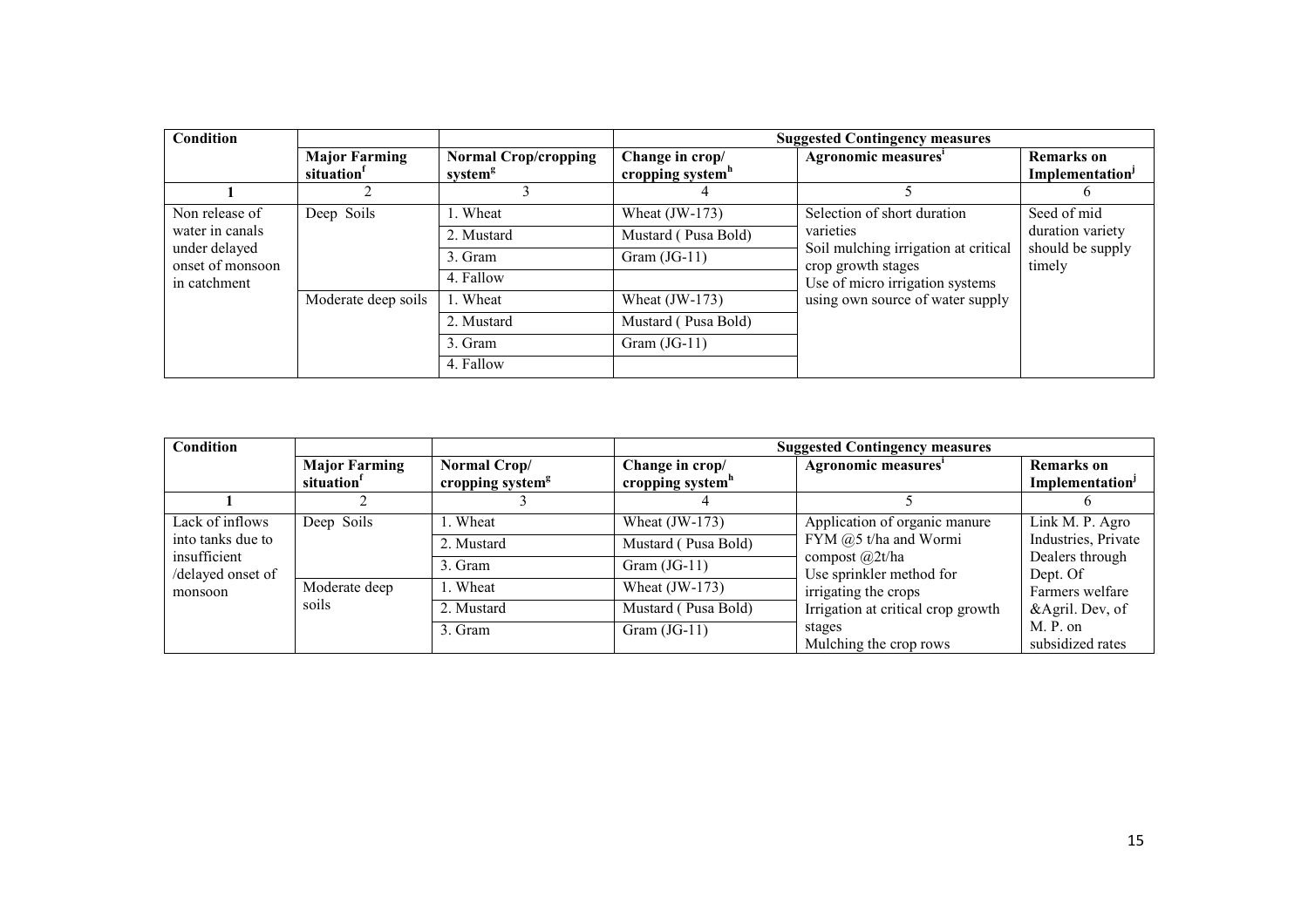| Condition                       |                                                |                                              | <b>Suggested Contingency measures</b>      |                                      |                                                    |
|---------------------------------|------------------------------------------------|----------------------------------------------|--------------------------------------------|--------------------------------------|----------------------------------------------------|
|                                 | <b>Major Farming</b><br>situation <sup>1</sup> | Normal Crop/<br>cropping system <sup>g</sup> | Change in crop<br>/ $c$ ropping system $n$ | Agronomic measures'                  | <b>Remarks</b> on<br>Implementation <sup>J</sup>   |
|                                 |                                                |                                              |                                            |                                      |                                                    |
| Insufficient                    | Deep Soils                                     | 1. Wheat                                     | Wheat $(JW-173)$                           | Application of organic manure        | Link M.<br>Agro                                    |
| groundwater                     | Moderate deep                                  | 2. Mustard                                   | Mustard (Pusa Bold)                        | FYM $@5$ t/ha and vermi compost      | Industries,<br>Private                             |
| recharge due to<br>low rainfall |                                                | 3. Gram                                      | Gram $(JG-11)$                             | (a)2t/ha<br>Use sprinkler method for | Dealers through Deptt.<br>Farmers<br>Of<br>welfare |
|                                 |                                                | 1. Wheat                                     | Wheat $(JW-173)$                           | irrigating the crops                 | &Agril. Dev, of M. P.                              |
|                                 | soils                                          | 2. Mustard                                   | Mustard (Pusa Bold)                        | Irrigation at critical crop growth   | on subsidized rates                                |
|                                 |                                                | 3. Gram                                      | Gram $(JG-11)$                             | stages<br>Mulching the crop rows     |                                                    |

2.2 Unusual rains (untimely, unseasonal etc) (for both rainfed and irrigated situations)

| Condition                                                            | <b>Suggested contingency measure</b> |                                                   |                                                   |                           |  |
|----------------------------------------------------------------------|--------------------------------------|---------------------------------------------------|---------------------------------------------------|---------------------------|--|
| Continuous high rainfall in a short span leading to<br>water logging | Vegetative stage <sup>k</sup>        | Flowering stage                                   | Crop maturity stage $m$                           | Post harvest <sup>n</sup> |  |
| Crop1 Bajra                                                          | Drainage of excess<br>water          | Drainage of excess<br>water                       | Drainage of excess<br>water                       | Storage in safe place     |  |
| Crop2 Til                                                            | Drainage of excess<br>water          | Drainage of excess<br>water                       | Drainage of excess<br>water                       | Storage in safe place     |  |
| Crop3<br>Paddy                                                       | Drainage of excess<br>water          | Drainage of excess<br>water                       | Drainage of excess<br>water                       | Storage in safe place     |  |
| Arhar<br>Crop4                                                       | Drainage of excess<br>water          | Drainage of excess<br>water                       | Drainage of excess<br>water                       | Storage in safe place     |  |
| <b>Horticulture</b>                                                  | Drainage of excess<br>water          | Drainage of excess<br>water                       | Drainage of excess<br>water                       |                           |  |
| Crop1 Brinjal                                                        | Drainage of excess<br>water          | Drainage of excess<br>water                       | Drainage of excess<br>water                       | Storage in safe place     |  |
| Crop2 Tomato                                                         | Drainage of excess<br>water          | Drainage of excess<br>water<br>Stacking of plants | Drainage of excess<br>water<br>Stacking of plants | Storage in safe place     |  |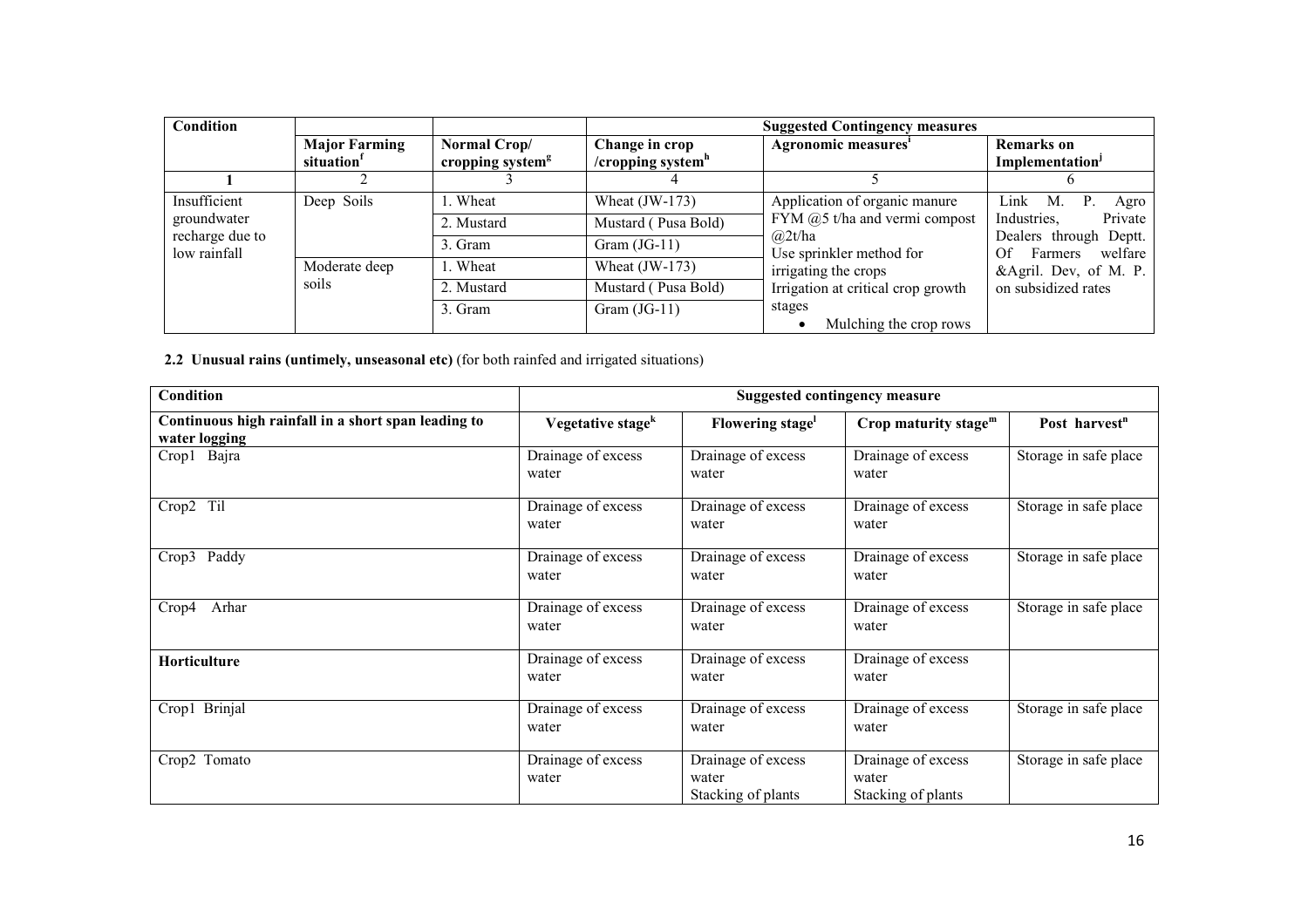| Crop3 Chilli                                                      | Drainage of excess | Drainage of excess | Drainage of excess | Storage in safe place |
|-------------------------------------------------------------------|--------------------|--------------------|--------------------|-----------------------|
|                                                                   | water              | water              | water              |                       |
|                                                                   |                    | Stacking of plants | Stacking of plants |                       |
| Crop4 Cucurbitaceous crops                                        | Drainage of excess | Drainage of excess | Drainage of excess | Storage in safe place |
|                                                                   | water              | water              | water              |                       |
|                                                                   |                    | Stacking of plants | Stacking of plants |                       |
| Heavy rainfall with high speed winds in a short span <sup>2</sup> |                    |                    |                    |                       |
| Crop1 Bajra                                                       | Drainage of excess | Drainage of excess | Drainage of excess | Storage in safe place |
|                                                                   | water              | water              | water              |                       |
|                                                                   | Stacking of plants | Stacking of plants | Stacking of plants |                       |
| Crop2 Til                                                         | Drainage of excess | Drainage of excess | Drainage of excess | Storage in safe place |
|                                                                   | water              | water              | water              |                       |
|                                                                   | Stacking of plants | Stacking of plants | Stacking of plants |                       |
| Crop3 Paddy                                                       | Drainage of excess | Drainage of excess | Drainage of excess | Storage in safe place |
|                                                                   | water              | water              | water              |                       |
|                                                                   | Stacking of plants | Stacking of plants | Stacking of plants |                       |
| Arhar<br>Crop4                                                    | Drainage of excess | Drainage of excess | Drainage of excess | Storage in safe place |
|                                                                   | water              | water              | water              |                       |
|                                                                   | Stacking of plants | Stacking of plants | Stacking of plants |                       |
| Horticulture                                                      | Drainage of excess | Drainage of excess | Drainage of excess |                       |
|                                                                   | water              | water              | water              |                       |
|                                                                   | Stacking of plants | Stacking of plants | Stacking of plants |                       |
| Crop1 Brinjal                                                     | Drainage of excess | Drainage of excess | Drainage of excess | Storage in safe place |
|                                                                   | water              | water              | water              |                       |
|                                                                   | Stacking of plants | Stacking of plants | Stacking of plants |                       |
| Crop2 Tomato                                                      | Drainage of excess | Drainage of excess | Drainage of excess | Storage in safe place |
|                                                                   | water              | water              | water              |                       |
|                                                                   | Stacking of plants | Stacking of plants | Stacking of plants |                       |
| Crop3 Chilli                                                      | Drainage of excess | Drainage of excess | Drainage of excess | Storage in safe place |
|                                                                   | water              | water              | water              |                       |
|                                                                   | Stacking of plants | Stacking of plants | Stacking of plants |                       |
| Crop4 Cucurbitaceous crops                                        | Drainage of excess | Drainage of excess | Drainage of excess | Storage in safe place |
|                                                                   | water              | water              | water              |                       |
|                                                                   | Stacking of plants | Stacking of plants | Stacking of plants |                       |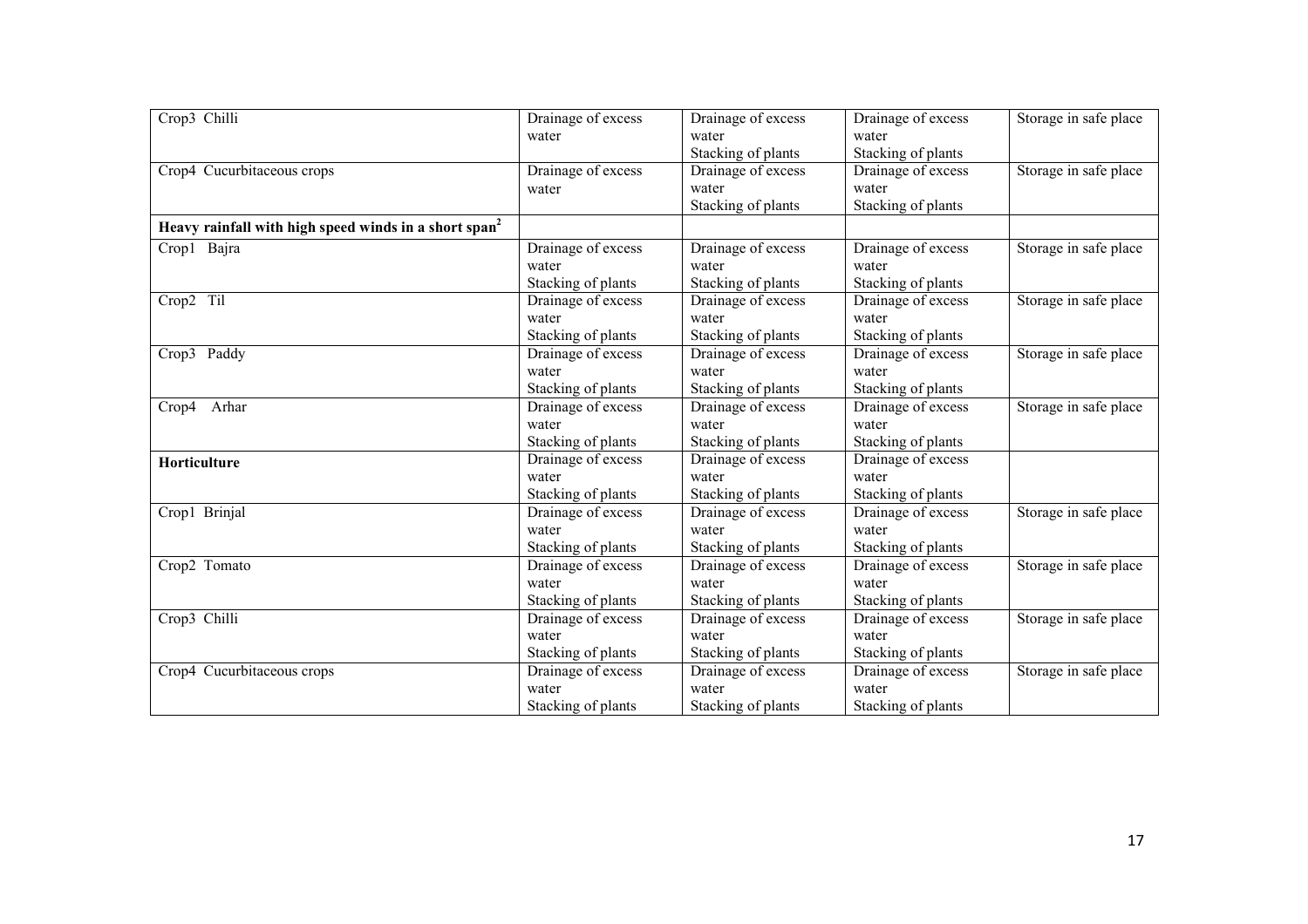| Outbreak of pests and diseases due to unseasonal<br>rains |                             |                             |                             |           |
|-----------------------------------------------------------|-----------------------------|-----------------------------|-----------------------------|-----------|
| Crop1 Bajra                                               | $\overline{\phantom{a}}$    | Downy mildew                | Cob caterpillar             | -         |
| Crop2 Til                                                 | $\overline{\phantom{a}}$    | Phyllodi                    | $\overline{\phantom{0}}$    |           |
| Crop3 Paddy                                               | Paddy blast,                | Gundhi bug                  |                             |           |
|                                                           | Gundhi bug                  |                             | $\overline{\phantom{0}}$    | Army warm |
| Arhar<br>Crop4                                            | $\overline{\phantom{a}}$    | Stem borer                  | Stem and pod borer          |           |
| <b>Horticulture</b>                                       |                             |                             |                             |           |
| Crop1 Brinjal                                             | Fruit and stem borer        | Fruit and stem borer        | Fruit and stem borer        |           |
| Crop2 Tomato                                              | Leaf curl                   | Leaf curl                   | Leaf curl                   |           |
| Crop3 Chilli                                              | Leaf curl                   | Leaf curl                   | Leaf curl                   |           |
| Crop4 Cucurbitaceous crops                                | Powdery and downy<br>mildew | Powdery and downy<br>mildew | Powdery and downy<br>mildew | -         |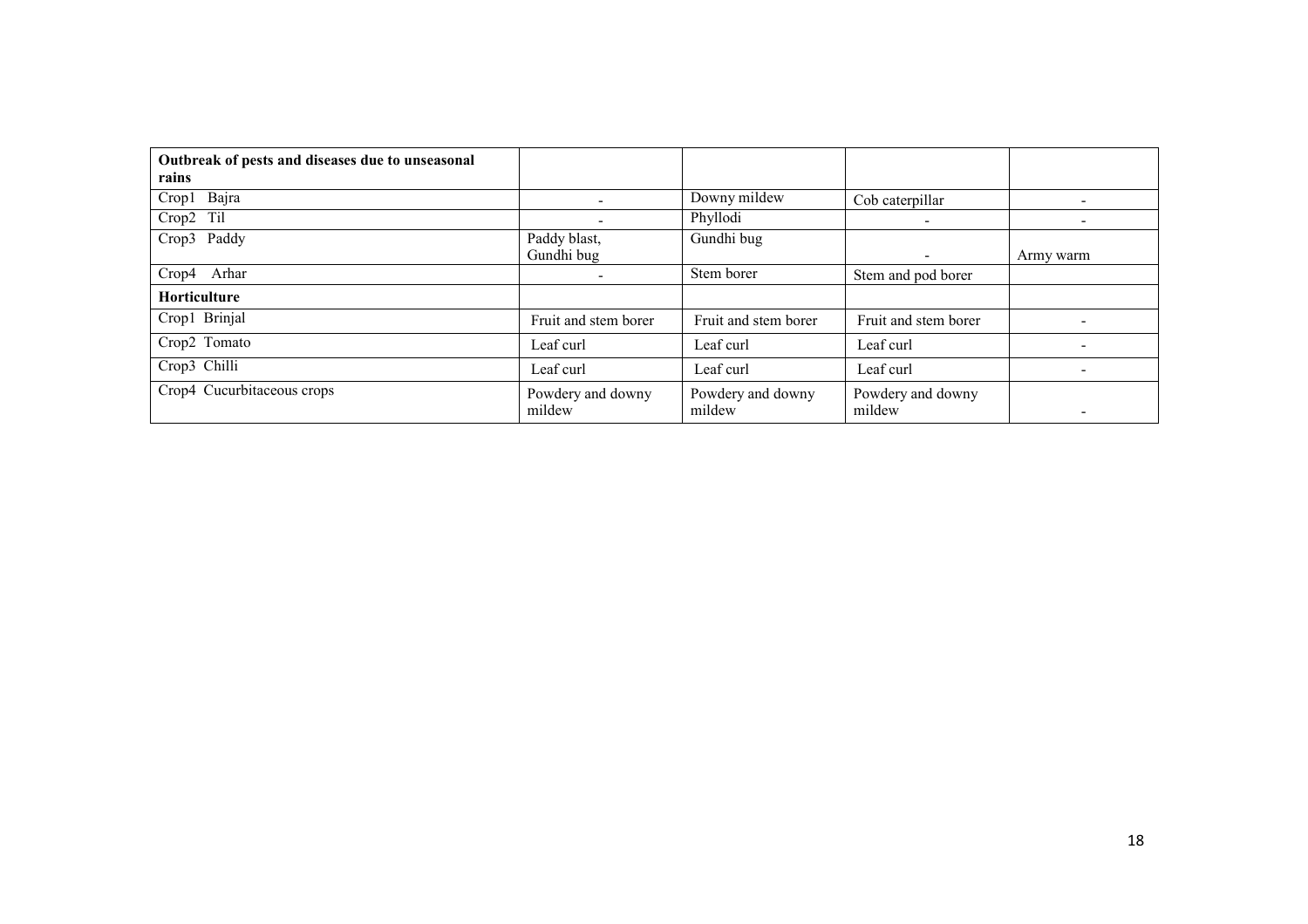#### 2.3 Floods - NA

| <b>Condition</b>                  | Suggested contingency measure <sup>o</sup> |                          |                           |                          |  |
|-----------------------------------|--------------------------------------------|--------------------------|---------------------------|--------------------------|--|
| Transient water logging/ partial  | Seedling / nursery stage                   | <b>Vegetative stage</b>  | <b>Reproductive stage</b> | At harvest               |  |
| inundation <sup>1</sup>           |                                            |                          |                           |                          |  |
| Crop1 Bajra                       | $\blacksquare$                             | $\blacksquare$           | $\blacksquare$            | $\blacksquare$           |  |
| Til<br>Crop2                      | $\blacksquare$                             | $\blacksquare$           | $\blacksquare$            | $\blacksquare$           |  |
| Crop3<br>Paddy                    | $\blacksquare$                             | $\blacksquare$           | $\blacksquare$            | $\blacksquare$           |  |
| Crop4<br>Arhar                    | $\overline{\phantom{a}}$                   | $\overline{\phantom{a}}$ | $\blacksquare$            | $\blacksquare$           |  |
| Horticulture                      |                                            |                          |                           |                          |  |
| Crop1 Brinjal                     | $\blacksquare$                             | $\blacksquare$           | $\blacksquare$            | $\overline{\phantom{a}}$ |  |
| Crop2 Tomato                      | $\overline{\phantom{a}}$                   | $\blacksquare$           | $\blacksquare$            | $\blacksquare$           |  |
| Crop3 Chilli                      | $\blacksquare$                             | $\overline{\phantom{a}}$ | $\overline{\phantom{a}}$  | $\overline{\phantom{a}}$ |  |
| Crop4 Cucurbitaceous crops        | $\blacksquare$                             | $\blacksquare$           | $\blacksquare$            | L,                       |  |
| Continuous submergence            |                                            |                          |                           |                          |  |
| for more than 2 days <sup>2</sup> |                                            |                          |                           |                          |  |
| Crop1 Bajra                       | $\blacksquare$                             | $\blacksquare$           | $\blacksquare$            | $\overline{\phantom{a}}$ |  |
| Crop2 Til                         | $\blacksquare$                             | $\blacksquare$           | $\overline{a}$            | $\overline{a}$           |  |
| Crop3 Paddy                       | $\qquad \qquad \blacksquare$               | $\blacksquare$           | $\overline{\phantom{a}}$  | $\blacksquare$           |  |
| Crop4<br>Arhar                    | $\blacksquare$                             | $\blacksquare$           | $\sim$                    | $\blacksquare$           |  |
| Horticulture                      |                                            |                          |                           |                          |  |
| Crop1 Brinjal                     | $\overline{\phantom{a}}$                   | $\overline{\phantom{a}}$ | $\blacksquare$            | $\blacksquare$           |  |
| Crop2 Tomato                      | $\overline{\phantom{a}}$                   | $\blacksquare$           | $\overline{\phantom{a}}$  | $\blacksquare$           |  |
| Crop3 Chilli                      | $\blacksquare$                             | $\blacksquare$           | $\blacksquare$            | $\blacksquare$           |  |
| Crop4 Cucurbitaceous crops        | $\blacksquare$                             | $\blacksquare$           | $\blacksquare$            | $\blacksquare$           |  |
| Sea water intrusion <sup>3</sup>  |                                            |                          |                           |                          |  |
| Crop1 Bajra                       | $\blacksquare$                             | $\blacksquare$           | $\blacksquare$            | $\overline{\phantom{a}}$ |  |
| $Crop2$ Til                       | $\blacksquare$                             | $\blacksquare$           | $\blacksquare$            | L,                       |  |
| Crop3 Paddy                       | $\blacksquare$                             | $\overline{\phantom{a}}$ | $\blacksquare$            | $\blacksquare$           |  |
| Arhar<br>Crop4                    | $\blacksquare$                             | $\blacksquare$           | $\blacksquare$            | $\blacksquare$           |  |
| <b>Horticulture</b>               |                                            |                          |                           |                          |  |
| Crop1 Brinjal                     | $\blacksquare$                             | $\blacksquare$           | $\overline{\phantom{a}}$  | $\overline{\phantom{a}}$ |  |
| Crop2 Tomato                      | $\blacksquare$                             | $\blacksquare$           | $\blacksquare$            | $\blacksquare$           |  |
| Crop3 Chilli                      | $\overline{\phantom{a}}$                   | $\overline{\phantom{0}}$ | $\blacksquare$            | $\blacksquare$           |  |
| Crop4 Cucurbitaceous crops        | $\blacksquare$                             | $\overline{\phantom{a}}$ | $\overline{\phantom{a}}$  | $\blacksquare$           |  |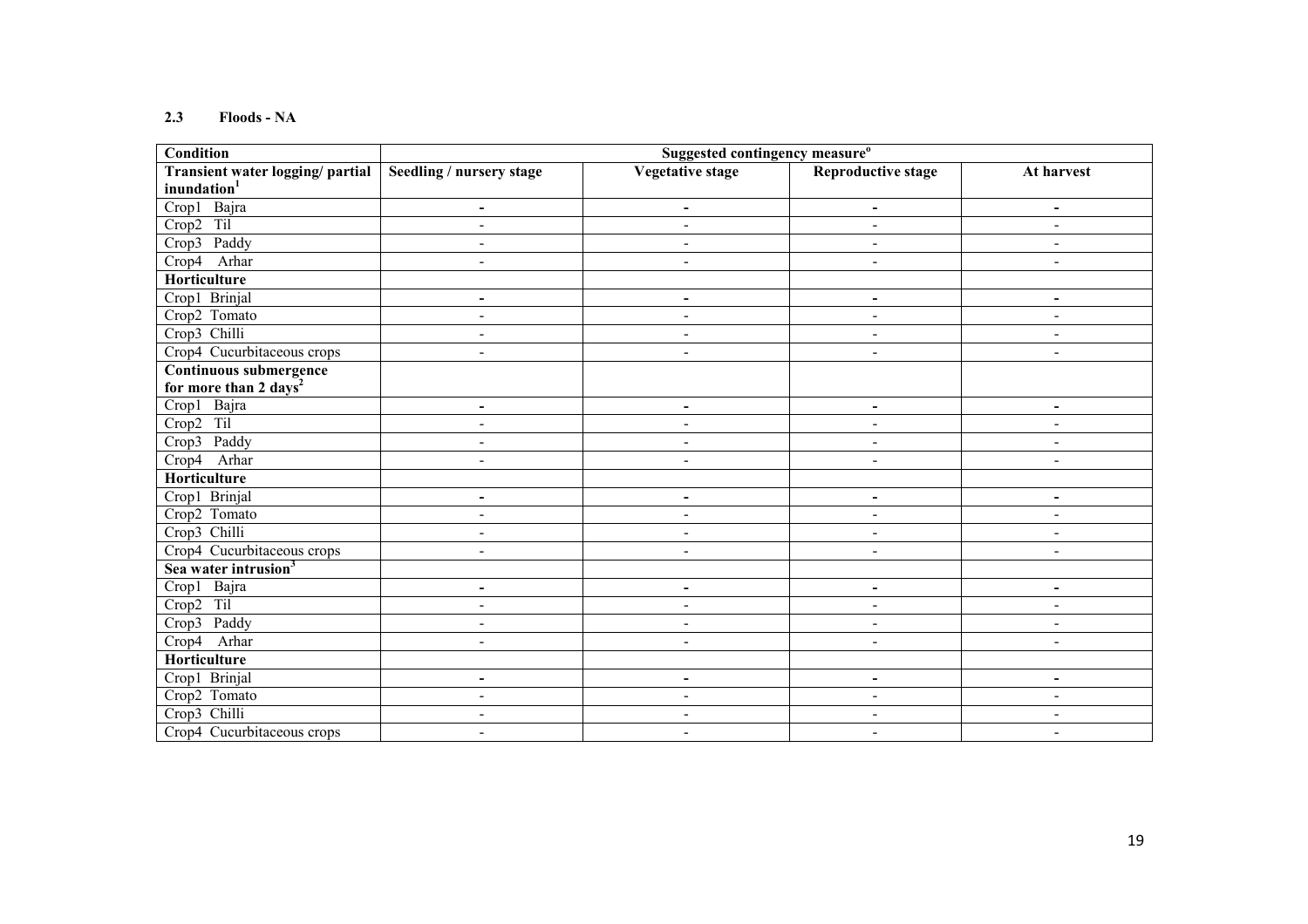# 2.4 Extreme events: Heat wave / Cold wave/Frost/ Hailstorm /Cyclone

| <b>Extreme event</b>   | Suggested contingency measure <sup>r</sup> |                                           |                                           |                     |  |  |  |
|------------------------|--------------------------------------------|-------------------------------------------|-------------------------------------------|---------------------|--|--|--|
| type                   | Seedling / nursery stage                   | <b>Vegetative stage</b>                   | <b>Reproductive stage</b>                 | At harvest          |  |  |  |
| Heat Wave <sup>p</sup> |                                            |                                           |                                           |                     |  |  |  |
| Crop1 Wheat            |                                            |                                           |                                           | Early<br>harvesting |  |  |  |
| Horticulture           |                                            |                                           |                                           |                     |  |  |  |
| Crop1 Onion            |                                            |                                           | Irrigation                                |                     |  |  |  |
| Cold Wave <sup>q</sup> |                                            |                                           |                                           |                     |  |  |  |
| Crop1 Gram             |                                            | Irrigation                                | Irrigation                                |                     |  |  |  |
| Crop2 Mustard          |                                            | Spread of smoking at early in the morning | Spread of smoking at early in the morning |                     |  |  |  |
| Crop3                  |                                            |                                           |                                           |                     |  |  |  |
| Horticulture           |                                            |                                           |                                           |                     |  |  |  |
| Crop1 Potato           | $\blacksquare$                             | Spread of smoking at early in the morning | Spread of smoking at early in the morning | $\blacksquare$      |  |  |  |
| Crop2 Onion            |                                            | Spread of smoking at early in the morning | Spread of smoking at early in the morning |                     |  |  |  |
| Crop3 Garlic           |                                            | Spread of smoking at early in the morning | Spread of smoking at early in the morning |                     |  |  |  |
| Frost                  |                                            |                                           |                                           |                     |  |  |  |
| Crop1 Gram             | $\qquad \qquad \blacksquare$               | Irrigation                                | Irrigation                                | $\overline{a}$      |  |  |  |
| Crop2 Mustard          |                                            | Spread of smoking at early in the morning | Spread of smoking at early in the morning |                     |  |  |  |
| Horticulture           |                                            |                                           |                                           |                     |  |  |  |
| Crop1 Potato           | $\blacksquare$                             | Spread of smoking at early in the morning | Spread of smoking at early in the morning |                     |  |  |  |
| Crop2 Onion            | $\blacksquare$                             | Spread of smoking at early in the morning | Spread of smoking at early in the morning |                     |  |  |  |
| Crop3 Garlic           |                                            | Spread of smoking at early in the morning | Spread of smoking at early in the morning |                     |  |  |  |
| Hailstorm              |                                            |                                           |                                           |                     |  |  |  |
| Crop1 Gram             | $\blacksquare$                             |                                           |                                           |                     |  |  |  |
| Crop2 Mustard          |                                            |                                           |                                           |                     |  |  |  |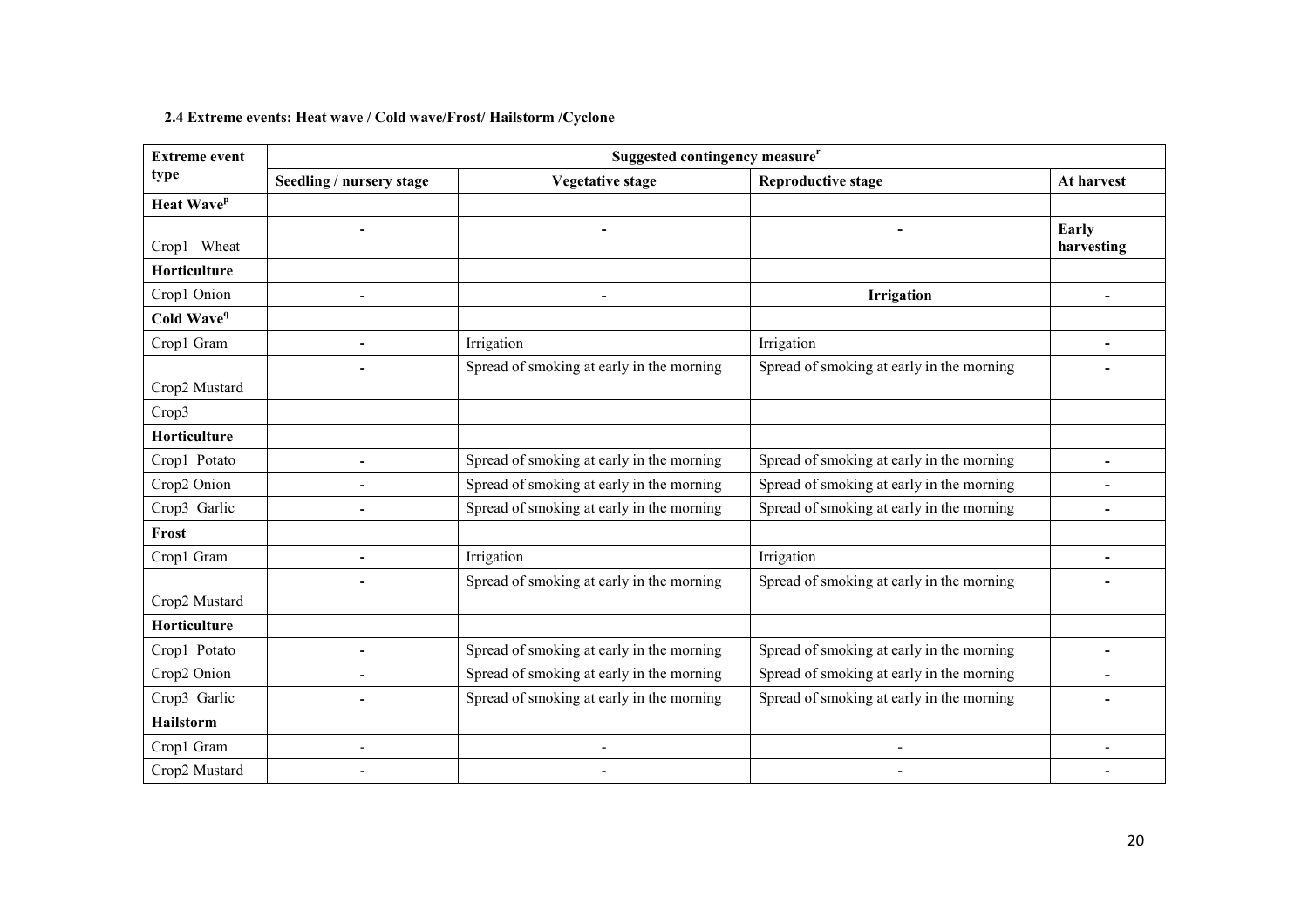| Horticulture  |                          |                              |  |
|---------------|--------------------------|------------------------------|--|
| Crop1 Potato  | $\overline{\phantom{a}}$ | $\overline{\phantom{a}}$     |  |
| Crop2 Onion   |                          | $\qquad \qquad \blacksquare$ |  |
| Crop3 Garlic  | $\overline{\phantom{0}}$ | $\overline{\phantom{a}}$     |  |
| Cyclone       |                          |                              |  |
| Crop1 Gram    | $\overline{\phantom{a}}$ | $\sim$                       |  |
| Crop2 Mustard | $\,$                     | $\overline{\phantom{0}}$     |  |
| Horticulture  |                          |                              |  |
| Crop1 Potato  |                          | $\overline{\phantom{a}}$     |  |
| Crop2 Onion   | $\overline{\phantom{0}}$ | $\overline{\phantom{a}}$     |  |
| Crop3 Garlic  |                          | $\overline{\phantom{a}}$     |  |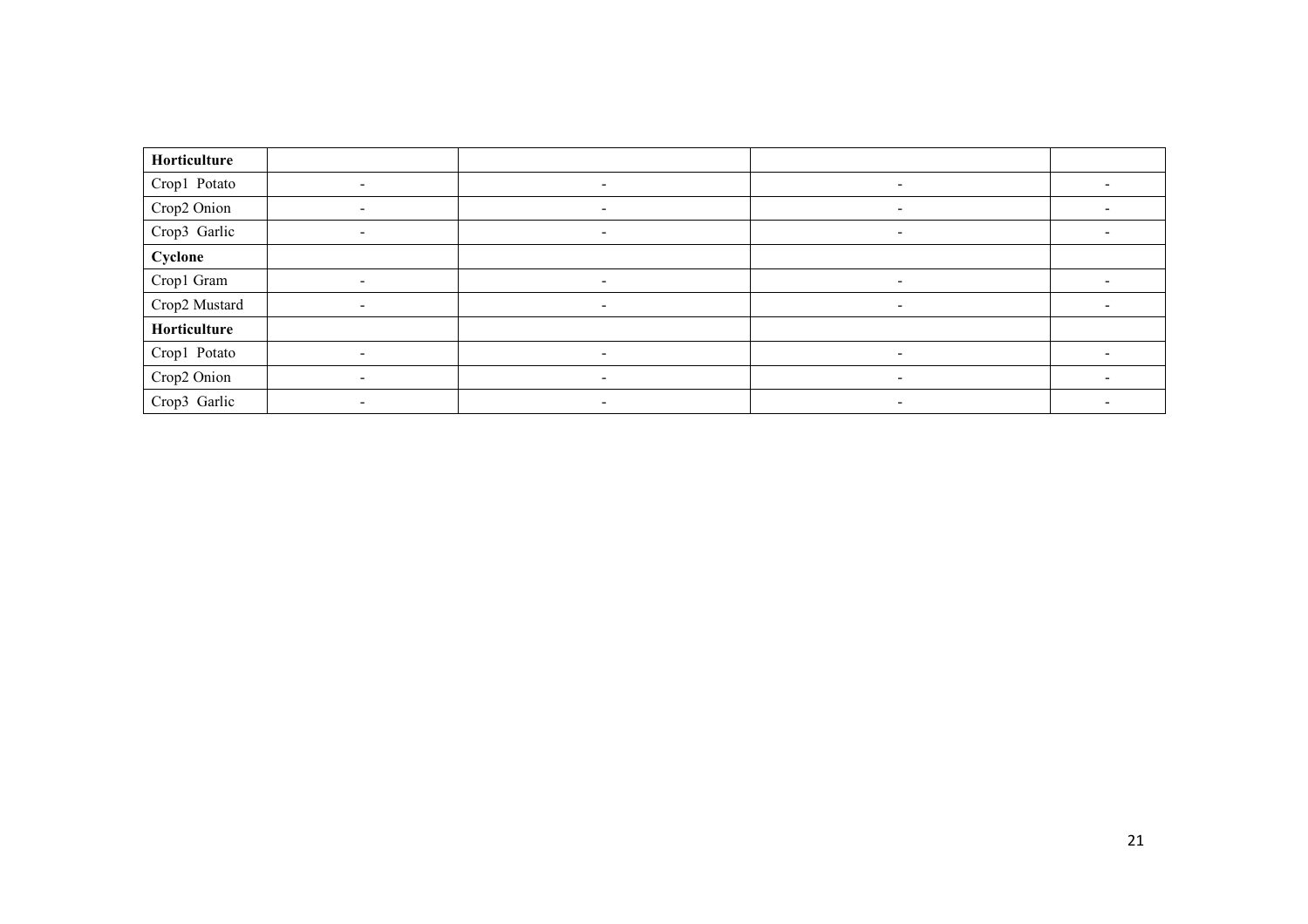#### 2.5 Contingent strategies for Livestock, Poultry & Fisheries 2.5.1 Livestock

| <b>Drought</b>               |                                                                                                                                       | <b>Suggested contingency measures</b>            |                                                                                                                                                                                                                                                                                                                                                                                             |                                                                                                                                                                                                              |  |
|------------------------------|---------------------------------------------------------------------------------------------------------------------------------------|--------------------------------------------------|---------------------------------------------------------------------------------------------------------------------------------------------------------------------------------------------------------------------------------------------------------------------------------------------------------------------------------------------------------------------------------------------|--------------------------------------------------------------------------------------------------------------------------------------------------------------------------------------------------------------|--|
|                              | Before the event <sup>s</sup>                                                                                                         |                                                  | During the event                                                                                                                                                                                                                                                                                                                                                                            | After the event                                                                                                                                                                                              |  |
| Feed and fodder availability | Adoption of fodder bank.<br>Use of surplus fodder for silage.<br>of water solution spray on 100<br>fodder Insurance                   | Urea treatment : $4 \text{ kg}$ Urea + 75 litter | Use of reserve fodder.<br>Use<br>of stored silage. Balance ration Use of<br>chaffed fodder . Transportation of fodder<br>from ad joining districts if excess there<br>Use unconventional feeds as a source of<br>roughage, use urea treated roughage,<br>use urea molasses block as a source of<br>nitrogen and energy.<br>Use low quality processed with mild acid<br>and alkali treatment | Feeding green feed/fodder and<br>conventional feed.<br>Regularly Sprinkling of water on live<br>stock body.<br>Use of wet<br>bhusa.<br>Availing the insurance.<br>Separation of unproductive livestock       |  |
| Drinking water               | Storage of water in the tank for<br>drinking<br>Excavations of bore wells.                                                            | Provision of hygienic supply of water            | Judicious use of stored water.<br>Use of potassium permanganate 1ppm,<br>Heat treatment of Water before use.                                                                                                                                                                                                                                                                                | Ensure the cleanlinell of drinking water<br>Water treated with quick lime                                                                                                                                    |  |
| Health and disease           | Deworming,                                                                                                                            |                                                  | Treatment of sick animal through camp.                                                                                                                                                                                                                                                                                                                                                      | Culling of sick animal                                                                                                                                                                                       |  |
| management                   | <b>FMD</b><br>provision of mineral mixture                                                                                            | regular vaccination of HS, BQ and                | Isolation of sick animals                                                                                                                                                                                                                                                                                                                                                                   | Vaccination & deworming                                                                                                                                                                                      |  |
| <b>Floods</b>                |                                                                                                                                       |                                                  |                                                                                                                                                                                                                                                                                                                                                                                             |                                                                                                                                                                                                              |  |
| Feed and fodder availability | Adoption of fodder bank<br>Hay and silage making<br>Insurance.<br>Repair of animal shed<br>Shifting of animals from the flood<br>area |                                                  | Use unconventional feeds<br>-Use of reserve fodder<br>-Balance ration<br>-Use of chaffed fodder<br>-use roughages processed with mild acid<br>and alkali<br>-Transportation excess fodder from ad<br>joining district                                                                                                                                                                       | Regularly Sprinkling of water on live stock<br>body.<br>-Feeding green feed/fodder and<br>conventional feed<br>-use of wet<br>bhusa.<br>-Availing the insurance. ----Separation of<br>unproductive livestock |  |
| Drinking water               | water<br>Water be treated with quick lime<br>lime                                                                                     | Ensure availability of clean hygienic            | Clean water<br>Water after boiling / alum treatment                                                                                                                                                                                                                                                                                                                                         | Ensure the cleanliness of drinking water                                                                                                                                                                     |  |
| Health and disease           |                                                                                                                                       | Regular vaccination of HS, BQ and                | Treatment of sick animal through camp.                                                                                                                                                                                                                                                                                                                                                      | Culling of sick animal                                                                                                                                                                                       |  |
| management                   | <b>FMD</b><br>provision of mineral mixture                                                                                            |                                                  | solation of sick animals.<br>Treatment of sick animals in houses                                                                                                                                                                                                                                                                                                                            | -use antidote in poisoning case                                                                                                                                                                              |  |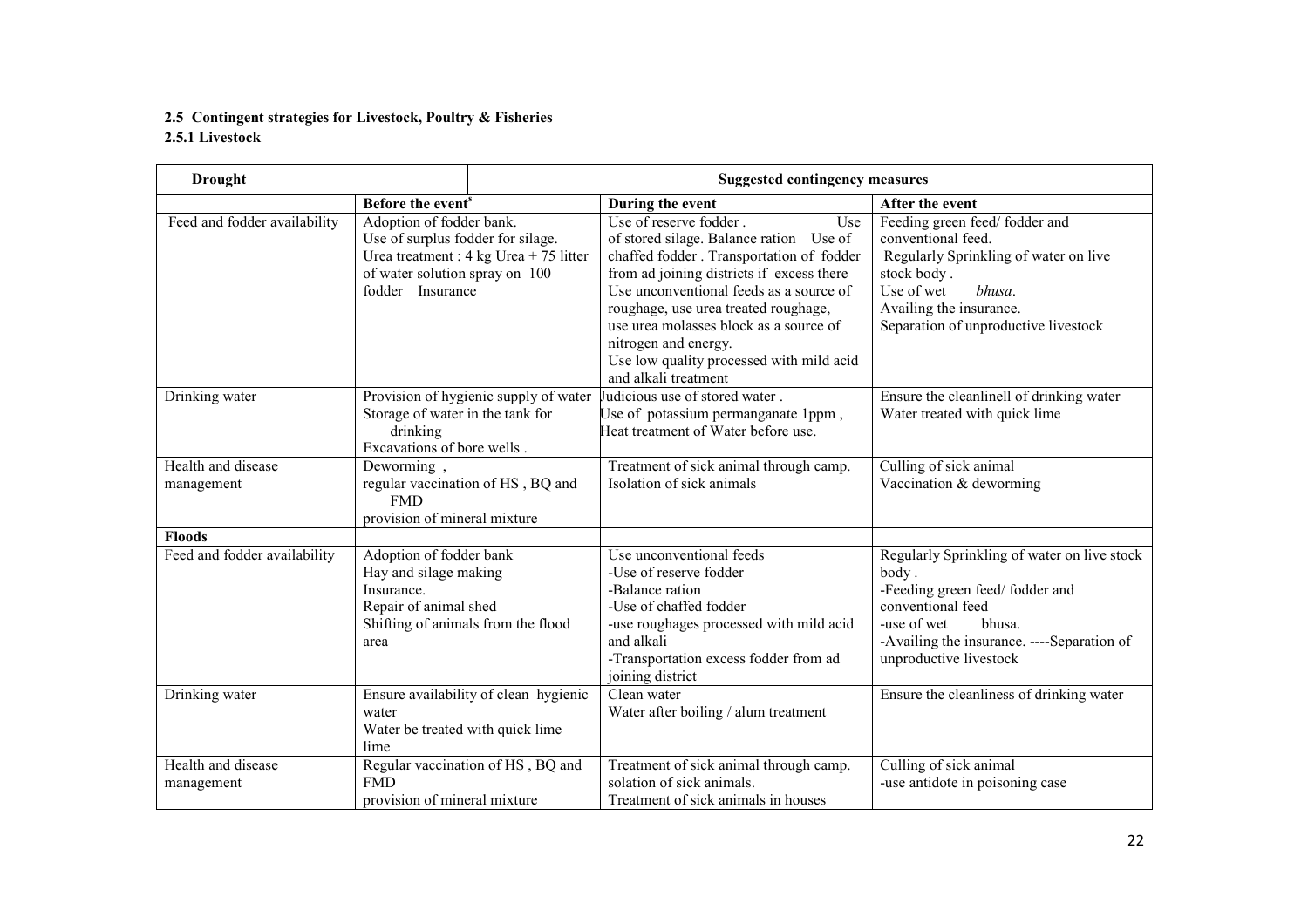|                                   | preparation of water proof shed<br>provision of dry fodder , Deworming                                                                           |                                                                                                                                                        |                                                                                                                    |
|-----------------------------------|--------------------------------------------------------------------------------------------------------------------------------------------------|--------------------------------------------------------------------------------------------------------------------------------------------------------|--------------------------------------------------------------------------------------------------------------------|
| Cyclone                           | (Not occur in the district) NA                                                                                                                   |                                                                                                                                                        | <b>NA</b>                                                                                                          |
| Feed and fodder availability      |                                                                                                                                                  |                                                                                                                                                        |                                                                                                                    |
| Drinking water                    |                                                                                                                                                  |                                                                                                                                                        |                                                                                                                    |
| Health and disease                |                                                                                                                                                  |                                                                                                                                                        |                                                                                                                    |
| management                        |                                                                                                                                                  |                                                                                                                                                        |                                                                                                                    |
| cold wave                         |                                                                                                                                                  |                                                                                                                                                        |                                                                                                                    |
| Shelter/environment<br>management | House of animal should be<br>$\bullet$<br>N-S direction<br>Plan of proper housing,<br>$\bullet$<br>Collection of waste gunny<br>bags for shelter | availability of full sun rays in<br>$\bullet$<br>animal shed, keep animal body<br>warm<br>Use of gunny bags to cover the<br>windows during night hours | Adopt curative measures to obtain the<br>milk production level<br>-Keep environment uniformly to<br>recover animal |
| Health and disease                | Ensure storage of antibiotics, B-                                                                                                                | Treatment of sick animals                                                                                                                              | Vaccination & deworming                                                                                            |
| management                        | complex, liver tonic, anti-                                                                                                                      | Balanced ration                                                                                                                                        | Culling of sick animals                                                                                            |
|                                   | inflammatory drugs, anti-stress                                                                                                                  | Use of warm water                                                                                                                                      |                                                                                                                    |
|                                   | drugs, vaccines etc for the event                                                                                                                | Inhalation of <i>Eucalyptus</i> water                                                                                                                  |                                                                                                                    |
|                                   | Storage for balanced ration                                                                                                                      |                                                                                                                                                        |                                                                                                                    |
| <b>Heat wave</b>                  |                                                                                                                                                  |                                                                                                                                                        |                                                                                                                    |
| Shelter/environment               | Provision of proper shade                                                                                                                        | Provision of cold water                                                                                                                                | Vaccination & deworming                                                                                            |
| management                        | Provision of trees                                                                                                                               | Keep environment uniformly to recover                                                                                                                  |                                                                                                                    |
|                                   | Reflector paints over roof                                                                                                                       | animal                                                                                                                                                 |                                                                                                                    |
|                                   | two times bathing of animals                                                                                                                     |                                                                                                                                                        |                                                                                                                    |
| Health and disease                | -Ensure storage of antibiotics, B-                                                                                                               | Vaccination $&$ deworming                                                                                                                              |                                                                                                                    |
|                                   | complex, liver tonic, anti-                                                                                                                      |                                                                                                                                                        |                                                                                                                    |
| management                        | inflammatory drugs, anti-stress<br>drugs, vaccines etc for the event                                                                             |                                                                                                                                                        |                                                                                                                    |
|                                   | -Use suitable drugs depending on                                                                                                                 |                                                                                                                                                        |                                                                                                                    |
|                                   | condition.                                                                                                                                       |                                                                                                                                                        |                                                                                                                    |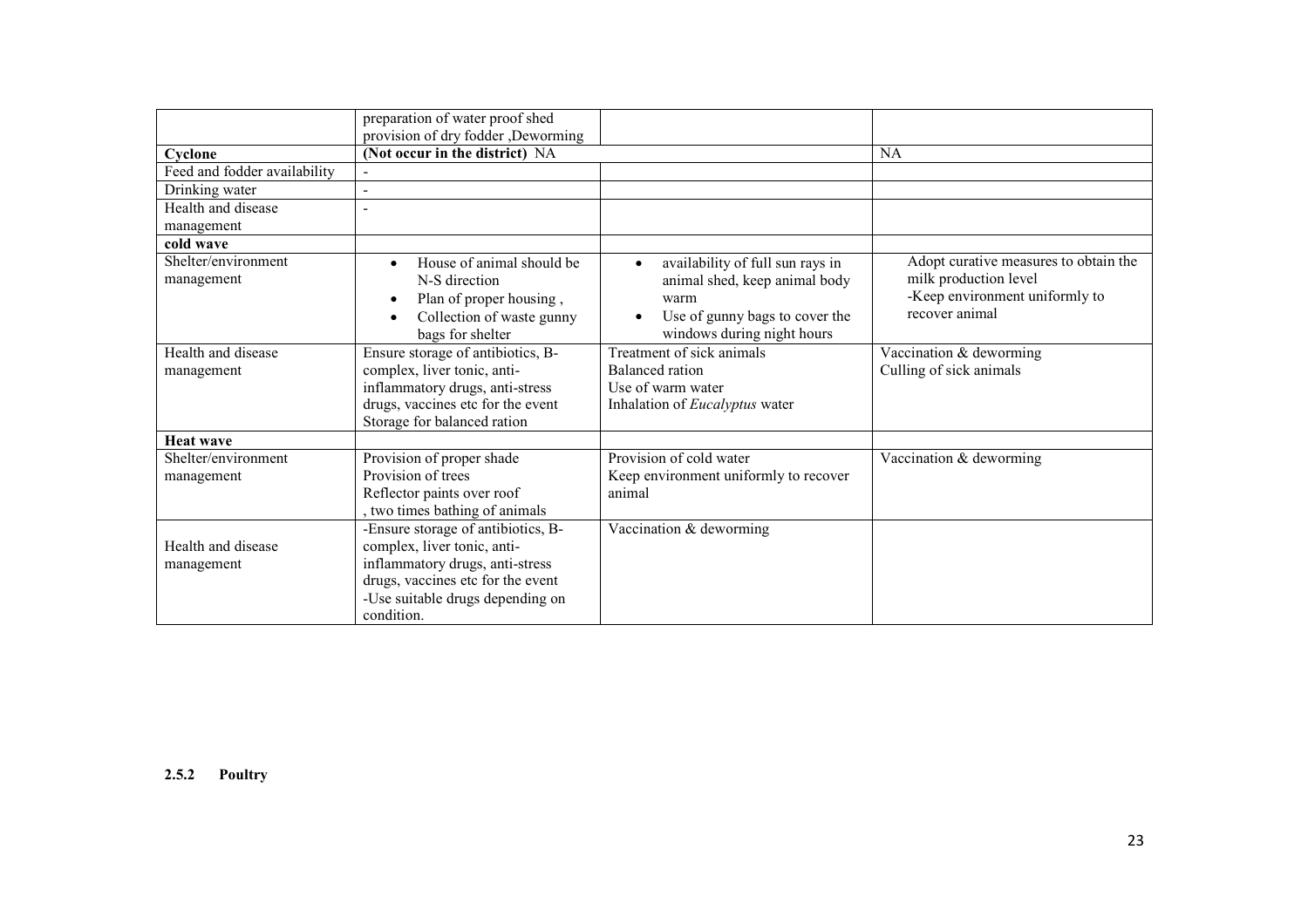|                                           | <b>Suggested contingency measures</b>                                               | Convergence/link                                                                                                                                                                                                                                                            |                                                                                                                                           |                                       |
|-------------------------------------------|-------------------------------------------------------------------------------------|-----------------------------------------------------------------------------------------------------------------------------------------------------------------------------------------------------------------------------------------------------------------------------|-------------------------------------------------------------------------------------------------------------------------------------------|---------------------------------------|
|                                           |                                                                                     |                                                                                                                                                                                                                                                                             |                                                                                                                                           | ages with ongoing<br>programs, if any |
|                                           | Before the event <sup>a</sup>                                                       | During the event                                                                                                                                                                                                                                                            | After the event                                                                                                                           |                                       |
| <b>Drought</b>                            | Insurance of birds                                                                  | Keep watch on mortality and                                                                                                                                                                                                                                                 | <b>Materialized the</b>                                                                                                                   |                                       |
|                                           |                                                                                     | adopt measures                                                                                                                                                                                                                                                              | benefit of insurance                                                                                                                      |                                       |
| Shortage of feed ingredients              | -Storage of food ingredients                                                        | Mineral mixture feeding, use<br>unconventional feed in feeding of<br>poultry ration, use animal protein<br>source like fish meal, silk worm<br>pupa, blood meal by products of<br>slaughter house etc, ration should<br>be made from locally available feed<br>ingredients. | Feeding high quality<br>balance fee                                                                                                       |                                       |
| Drinking water                            | Storage of Sanitized drinking<br>water                                              | Judicious use of stored water                                                                                                                                                                                                                                               | Fresh drinking water                                                                                                                      |                                       |
| Health and disease<br>management          | Deworming, Vaccination<br>Deticking of shed<br>Provision of rapid growing<br>strain | Use of high weight gain breeding<br>stock<br>Treatment of sick birds                                                                                                                                                                                                        | Vaccination and<br>deworming<br>Culling of sick birds                                                                                     |                                       |
| <b>Floods</b>                             |                                                                                     |                                                                                                                                                                                                                                                                             |                                                                                                                                           |                                       |
| Shortage of feed ingredients              | Storage of poultry feed --<br>Storage of mineral mixture                            | Use of stored feed<br>Offer dry feed<br>Avoid dampness in feed to<br>minimize the chances of aflotoxins                                                                                                                                                                     | Open the curtain for<br>proper aeration and<br>drying of litter.<br>Optimum feeding to<br>maintain egg<br>production and proper<br>weight |                                       |
| Drinking water                            | Storage of clean drinking<br>water                                                  |                                                                                                                                                                                                                                                                             |                                                                                                                                           |                                       |
| Health and disease                        | Provision of Vaccination                                                            | Proper Vaccination and deworming,                                                                                                                                                                                                                                           | Culling of sick birds                                                                                                                     |                                       |
| management                                | Deworming                                                                           | use anti fungal and liver tonic<br>during feeding and drinking                                                                                                                                                                                                              | Vaccination and<br>deworming                                                                                                              |                                       |
| <b>Cyclone: Not occur in the district</b> |                                                                                     |                                                                                                                                                                                                                                                                             |                                                                                                                                           |                                       |
| Shortage of feed ingredients              |                                                                                     | $\mathbf{r}$                                                                                                                                                                                                                                                                | $\blacksquare$                                                                                                                            |                                       |
| Drinking water                            | $\Box$                                                                              | $\overline{a}$                                                                                                                                                                                                                                                              | $\blacksquare$                                                                                                                            |                                       |
| Health and disease                        |                                                                                     |                                                                                                                                                                                                                                                                             |                                                                                                                                           |                                       |
| management                                |                                                                                     | Ĭ.                                                                                                                                                                                                                                                                          |                                                                                                                                           |                                       |
| Heat wave and cold wave                   |                                                                                     |                                                                                                                                                                                                                                                                             |                                                                                                                                           |                                       |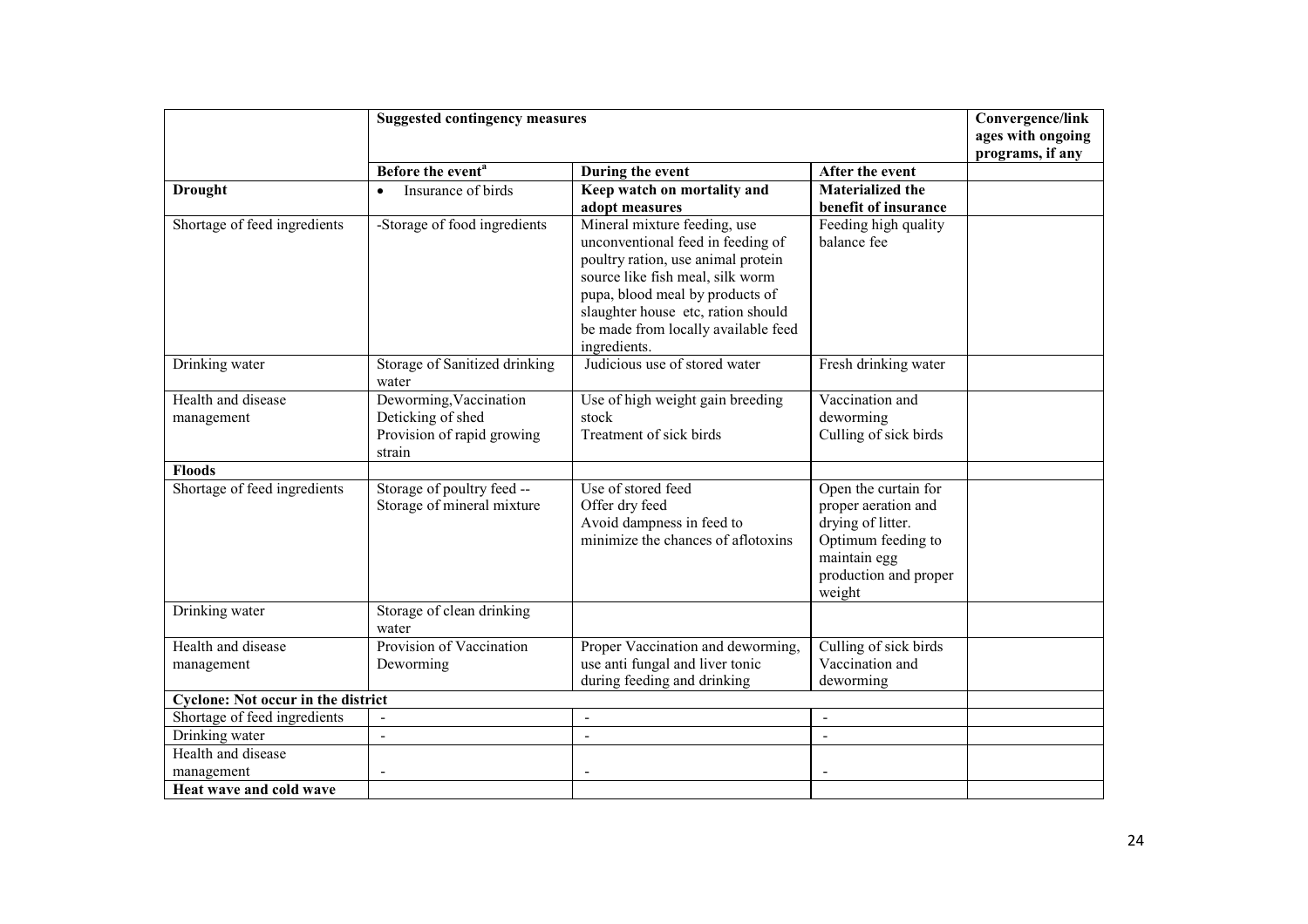| Shelter/environment              | -Repair of sheds                                                                                                    | -Down the curtain of windows                                                                        | Feeding high quality         | Culling of sick |
|----------------------------------|---------------------------------------------------------------------------------------------------------------------|-----------------------------------------------------------------------------------------------------|------------------------------|-----------------|
| management                       | -Use of sprinklers for<br>maintenance of temperature<br>-Storage of local available<br>food grains/feed ingredients | -lighting in the shed in cold<br>condition<br>-maintain the temperature of shed                     | balance feed                 | birds           |
| Health and disease<br>management | Deworming<br>Vaccination                                                                                            | Vaccination and deworming, use<br>anti stress drugs and liver tonic<br>during feeding and drinking. | Vaccination and<br>deworming |                 |
|                                  |                                                                                                                     | Deworming                                                                                           |                              |                 |
|                                  |                                                                                                                     | Deticking                                                                                           |                              |                 |

# 2.5.3 Fisheries/ Aquaculture

|                                                             | <b>Suggested contingency measures</b>                                                                                                                |                                                                                                                                                                                                                              |                                                                                                                                                                                                                                                                                   |
|-------------------------------------------------------------|------------------------------------------------------------------------------------------------------------------------------------------------------|------------------------------------------------------------------------------------------------------------------------------------------------------------------------------------------------------------------------------|-----------------------------------------------------------------------------------------------------------------------------------------------------------------------------------------------------------------------------------------------------------------------------------|
|                                                             | Before the event <sup>a</sup>                                                                                                                        | During the event                                                                                                                                                                                                             | After the event                                                                                                                                                                                                                                                                   |
| 1) Drought                                                  |                                                                                                                                                      |                                                                                                                                                                                                                              |                                                                                                                                                                                                                                                                                   |
| A. Capture                                                  |                                                                                                                                                      |                                                                                                                                                                                                                              |                                                                                                                                                                                                                                                                                   |
| Marine                                                      |                                                                                                                                                      | $\overline{\phantom{a}}$                                                                                                                                                                                                     |                                                                                                                                                                                                                                                                                   |
| Inland                                                      |                                                                                                                                                      |                                                                                                                                                                                                                              |                                                                                                                                                                                                                                                                                   |
| (i) Shallow water depth due to<br>insufficient rains/inflow | All the fish should be<br>marketed<br>Shifting of small sized fishes<br>to i small storage water<br>bodies such as Plastic or<br>cemented structures | -Harvesting of fish<br>-Shifting of small sized fishes to in<br>small storage water bodies such as<br>Plastic or cemented structures<br>-Provision of net-shed over the<br>tank<br>-Dry ponds should be treated with<br>lime | - Safe disposal of first<br>$\bullet$<br>event of runoff for<br>storage of only clean<br>water<br>Waste ware should be<br>protected by net for<br>stay of fishes in the<br>tank.<br>After onset of<br>$\bullet$<br>monsoon and ponds<br>fill with water<br>seedling the fish seed |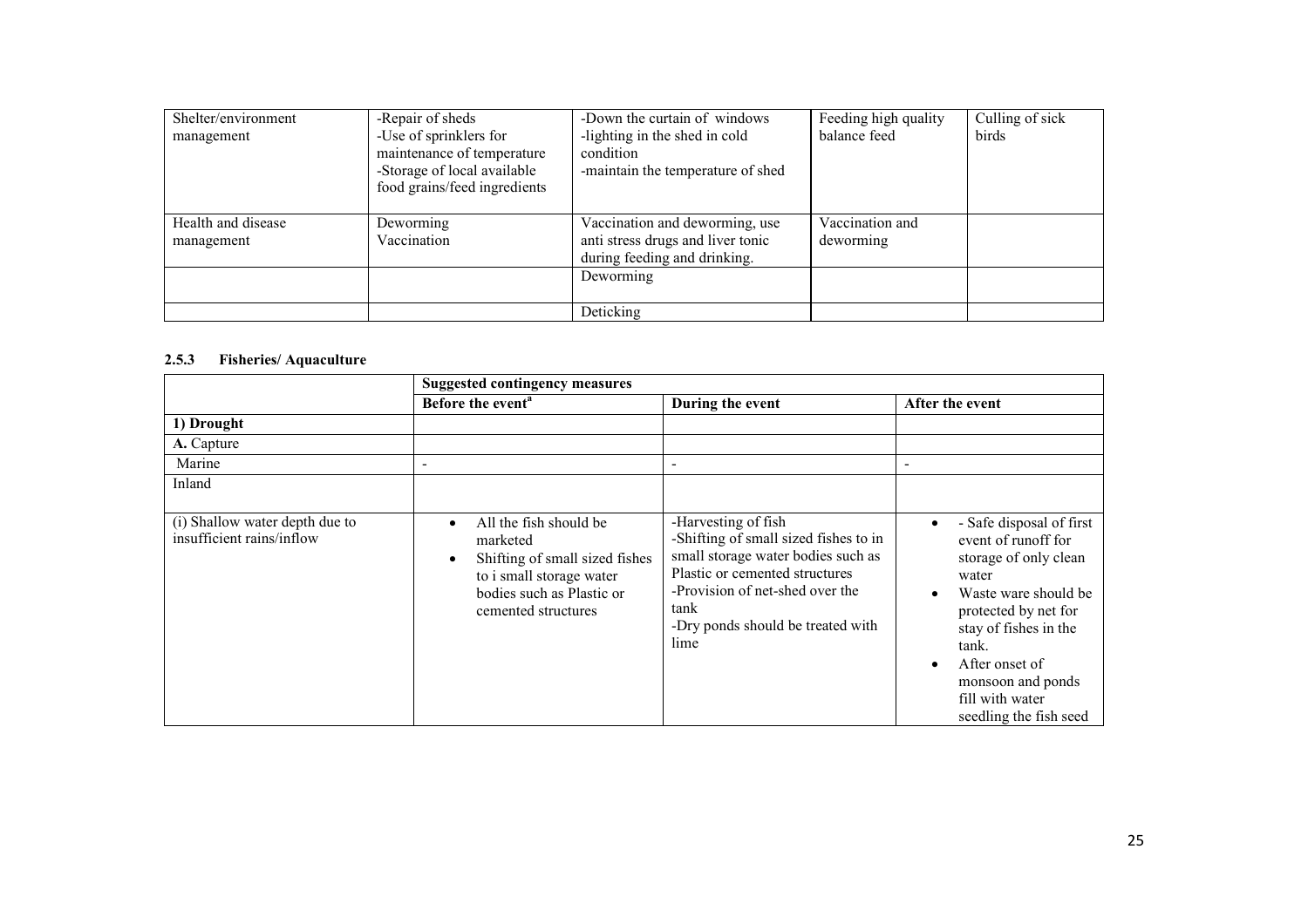| (ii Impact of heat and salt load build                     | Apply the lime to neutralize the | Apply the lime to neutralize the              | - Safe disposal of first<br>$\bullet$                                                                                                                                                                                       |
|------------------------------------------------------------|----------------------------------|-----------------------------------------------|-----------------------------------------------------------------------------------------------------------------------------------------------------------------------------------------------------------------------------|
| up in ponds / change in water quality                      | concentrated water               | concentrated water                            | event of runoff for<br>storage of only clean<br>water<br>Waste ware should be<br>protected by net for<br>stay of fishes in the<br>tank.<br>After onset of<br>monsoon and ponds<br>fill with water<br>seedling the fish seed |
| (iii) Any other                                            | $\blacksquare$                   | $\blacksquare$                                | $\blacksquare$                                                                                                                                                                                                              |
| <b>B.</b> Aquaculture                                      |                                  |                                               |                                                                                                                                                                                                                             |
| (i) Shallow water in ponds due to                          |                                  |                                               |                                                                                                                                                                                                                             |
| insufficient rains/inflow                                  |                                  |                                               |                                                                                                                                                                                                                             |
| (ii) Impact of salt load build up in                       |                                  |                                               |                                                                                                                                                                                                                             |
| ponds / change in water quality<br>(iii) Any other         |                                  |                                               |                                                                                                                                                                                                                             |
|                                                            |                                  |                                               |                                                                                                                                                                                                                             |
| 2) Floods                                                  |                                  |                                               |                                                                                                                                                                                                                             |
| A. Capture                                                 |                                  |                                               |                                                                                                                                                                                                                             |
| Marine                                                     |                                  |                                               |                                                                                                                                                                                                                             |
| Inland                                                     |                                  |                                               |                                                                                                                                                                                                                             |
| (i) Average compensation paid due to<br>loss of human life |                                  |                                               |                                                                                                                                                                                                                             |
| (ii) No. of boats / nets/damaged                           |                                  |                                               |                                                                                                                                                                                                                             |
| (iii) No.of houses damaged                                 |                                  |                                               |                                                                                                                                                                                                                             |
| $(iv)$ Loss of stock                                       |                                  |                                               |                                                                                                                                                                                                                             |
| (v) Changes in water quality                               |                                  |                                               |                                                                                                                                                                                                                             |
| (vi) Health and diseases                                   |                                  |                                               |                                                                                                                                                                                                                             |
| <b>B.</b> Aquaculture                                      |                                  |                                               |                                                                                                                                                                                                                             |
| (i) Inundation with flood water                            | Keeps net in west wear of ponds  | Protect the fish to flow with runoff          |                                                                                                                                                                                                                             |
|                                                            |                                  | water                                         |                                                                                                                                                                                                                             |
| (ii) Water contamination and changes                       | Lime treatment should be done.   | Lime treatment and $KMnO4$                    | No seedling of new fish seed                                                                                                                                                                                                |
| in water quality                                           |                                  | treatment 2 ppm                               |                                                                                                                                                                                                                             |
| (iii) Health and diseases                                  | Lime treatment should be done.   | Lime treatment and $KMnO4$<br>treatment 2 ppm | No seedling of new fish seed                                                                                                                                                                                                |